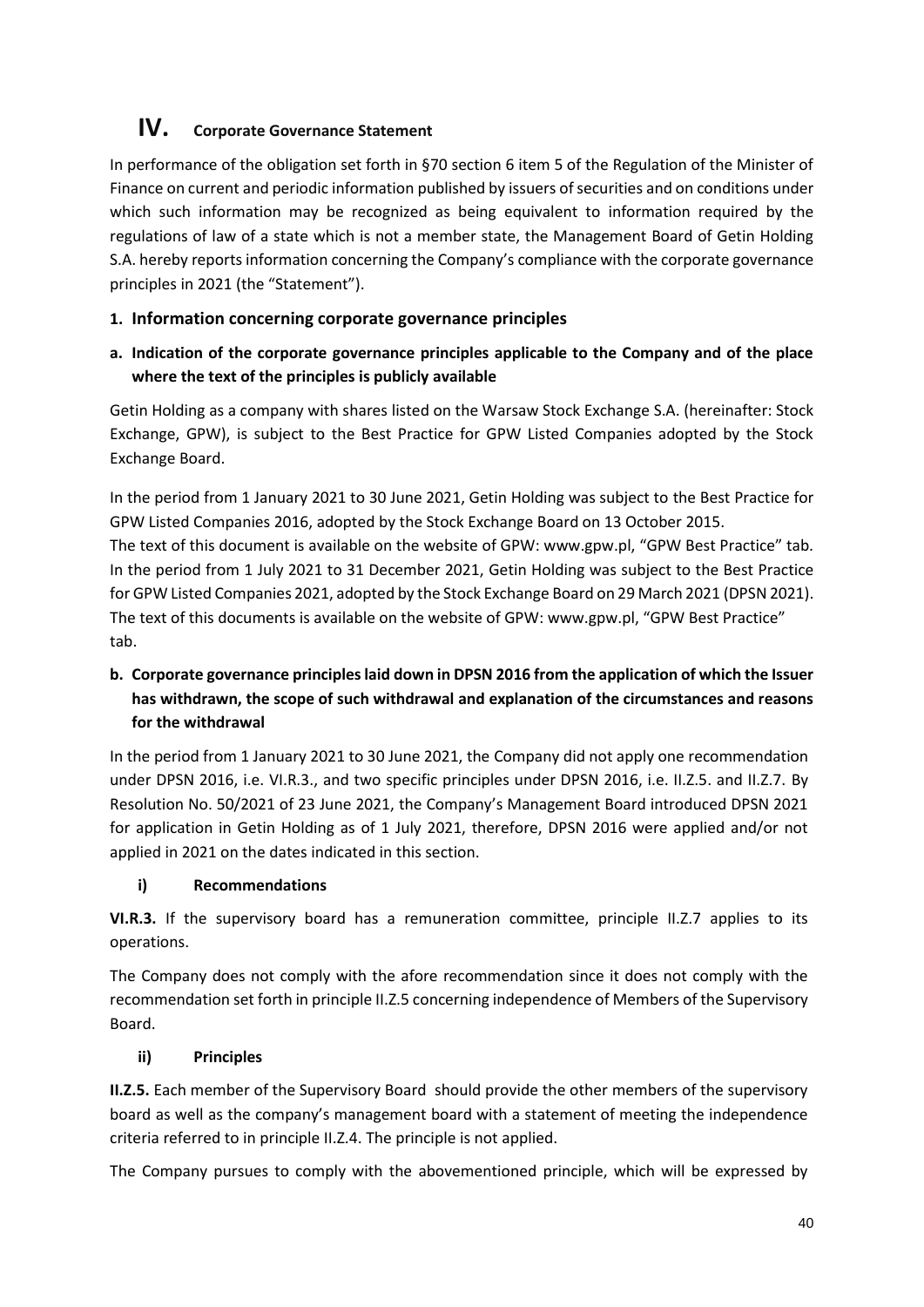requesting the Company's Supervisory Board to implement the relevant procedure confirming independence.

**II.Z.7.** Annex I to the Commission Recommendation referred to in principle II.Z.4 applies to the tasks and the operation of the committees of the supervisory board. Where the functions of the audit committee are performed by the Supervisory Board, the foregoing should apply accordingly.

The principle was not applied. The Company does not comply with the afore principle since it does not comply with the principle set forth in II.Z.5 concerning independence of members of the Supervisory Board.

# c. **Corporate governance principles laid down in DPSN 2021 from the application of which the Issuer has withdrawn, the scope of such withdrawal and explanation of the circumstances and reasons for the withdrawal**

In the period from 1 July 2021 to 31 December 2021, the Company did not apply 9 principles under DPSN 2021, i.e. 1.2., 1.3.1., 1.3.2., 1.4., 1.4.1., 1.4.2., 2.1., 2.2., 2.11.6.

**1.2.** The Company announces its financial performance included in the interim report as soon as possible after the end of the reporting period or, if that is not possible for justified reasons, it publishes at least preliminary estimated financial results as soon as possible.

The Company does not apply this principle in the part concerning the publication of preliminary estimates. The Company aims to publish periodic reports as soon as possible taking into account the specific nature and complexity of the Group. It communicates significant events that affect its financial performance to the market in the way prescribed by the MAR Regulation and in accordance with the Polish laws.

**1.3.** The Company also includes ESG issues in its business strategy, in particular:

**1.3.1.** environmental issues, including metrics and risks related to climate change and sustainable development;

**1.3.2.** social and employee matters, concerning, among others, actions taken and planned to ensure gender equality, sound working conditions, respect for employee rights, dialogue with local communities, and customer relations.

The Company does not apply principle 1.3.1. The Company has not developed a strategy in the area of ESG, but in its day-to-day operations it takes measures to protect the climate, also by using products in biodegradable or reusable packaging, reducing the consumption of office materials, and selecting highly energy-efficient equipment. The Company plans to develop the strategy in the second half of 2022. The strategy will include ESG issues.

The Company does not apply principle 1.3.2 - the Company has not developed the ESG strategy. The Company plans to develop the strategy in the second half of 2022. The strategy will include ESG issues.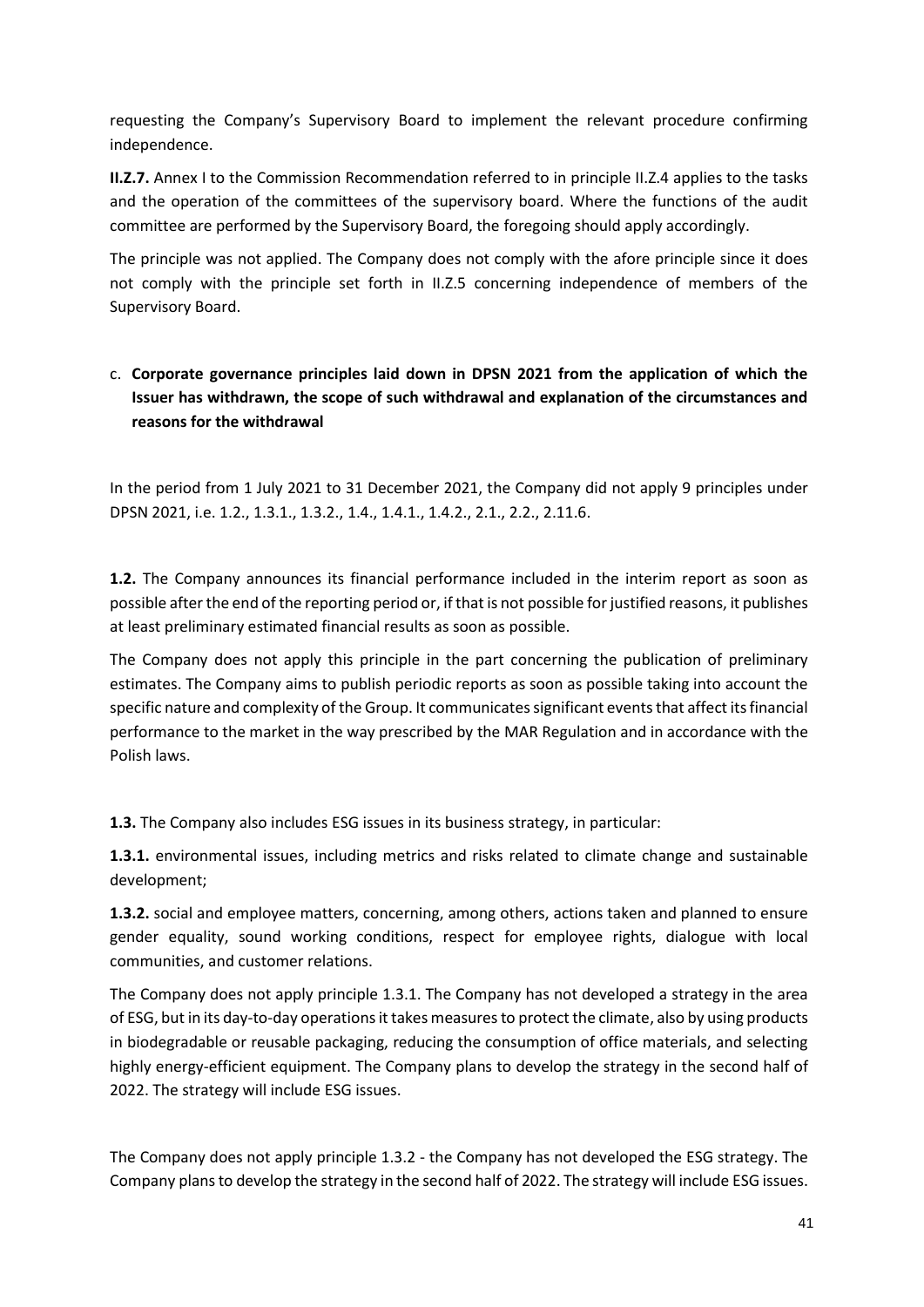**1.4.** In order to ensure correct communications with stakeholders on the business strategy adopted, the Company posts information on its website about the strategic assumptions, measurable objectives, including in particular long-term objectives, planned activities and their progress defined by financial and non-financial metrics. Among other things, the information on the strategy in the ESG area should:

**1.4.1.** explain how climate change issues are taken into account in the decision-making processes of the Company and its Group, indicating the risks arising from the same;

**1.4.2.** present the value of the gender pay gap ratio for its employees, calculated as a percentage difference between the average monthly remuneration (including bonuses, awards and other allowances) of women and men for the last year, and present the information on activities taken to eliminate possible inequalities in this respect, including presentation of risks associated therewith and the time horizon in which it is planned to achieve equality.

The Company does not apply principle 1.4 - Getin Holding is implementing a divestment process to raise capital in all markets on which Getin Holding Capital Group operates. The result of this process will allow to determine new directions, which is estimated to take place in the second half of 2022 and, consequently, to develop the Company's strategy corresponding to this principle. The Company has not developed a strategy in the area of ESG, but in its day-to-day operations it takes measures to protect the climate, also by using products in biodegradable or reusable packaging, reducing the consumption of office materials, and selecting highly energy-efficient equipment.

Since principle 1.4 is not applied, principles 1.4.1 and 1.4.2 are not applied, either.

**2.1.** The Company should have a diversity policy for the Management Board and the Supervisory Board, adopted by the Supervisory Board or the General Meeting, respectively. The diversity policy defines the objectives and criteria for diversity in areas such as gender, field of study, expertise, age and professional experience, and sets the timeline and method for monitoring the achievement of such objectives. In terms of gender diversity, the condition for ensuring the diversity of the Company's bodies is that the minority share in the body concerned is not less than 30%.

This principle is not applied. The Company has not adopted a diversity policy for the Management Board and the Supervisory Board as in view of the size and scope of the Company's operations, taking account of the principles of proportionality and adequacy, the Company currently sees no possibility to make changes in the composition of the Management Board and the Supervisory Board, to the extent that would make it possible to achieve a minority share in the body concerned of not less than 30%.

**2.2.** Those making decisions on the election of members of the Company's Management Board or Supervisory Board should ensure that such bodies are versatile, by appointing such members who ensure diversity and allow to achieve the target ratio of a minimum minority share of not less than 30%, in accordance with the objectives set out in the adopted diversity policy referred to in principle 2.1.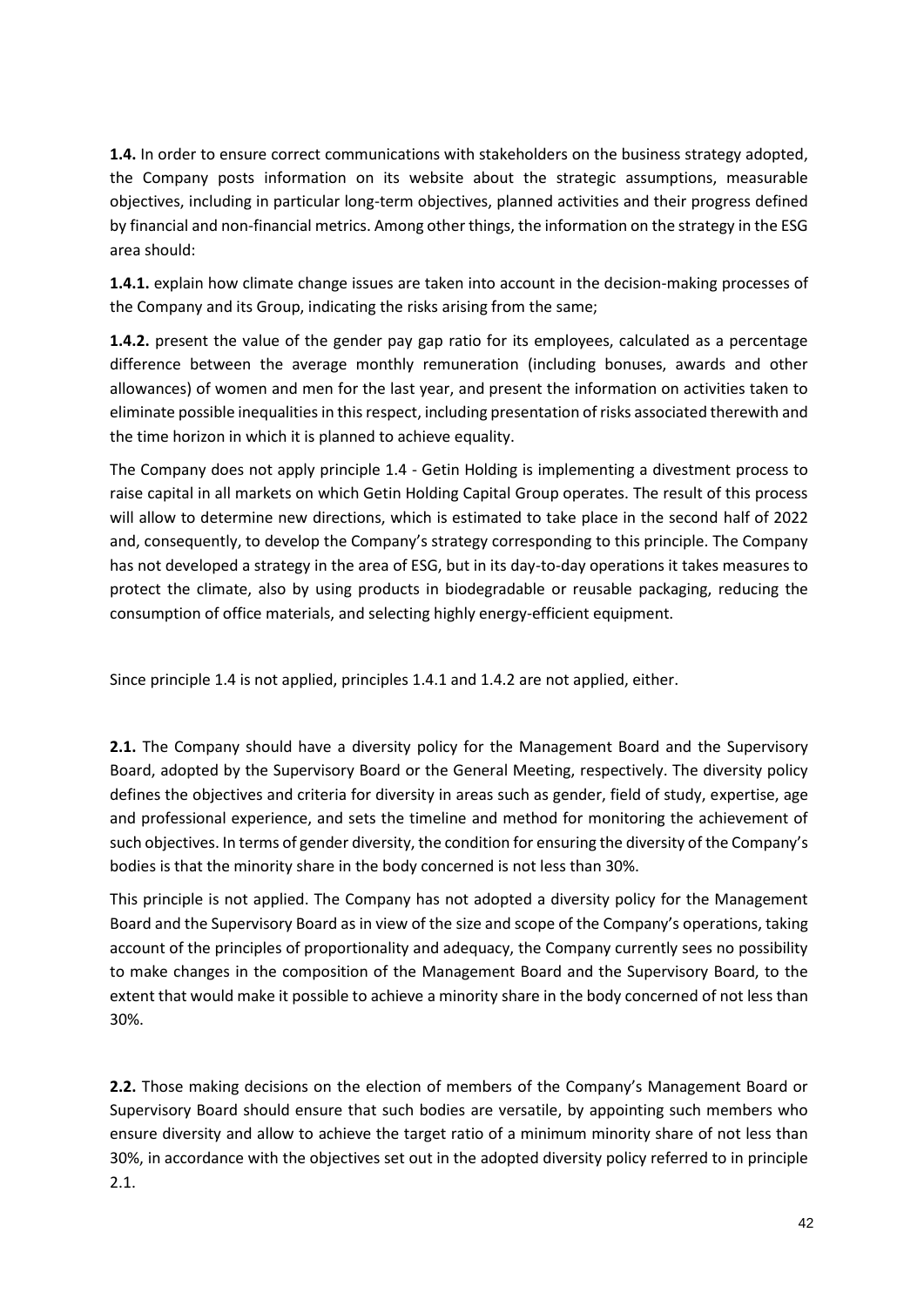Since principle 2.1. is not applied, this principle is not applied, either.

**2.11.** In addition to the activities required by law, once a year the Supervisory Board prepares and presents the Annual General Meeting with an annual report for approval. The aforesaid report includes at least:

**2.11.6.** information on the progress of implementation of the diversity policy with regard to the Management Board and the Supervisory Board, including the achievement of the objectives referred to in principle 2.1.

Since principle 2.1 is not applied, principle 2.11.6 is not applied, either.

**2. Description of the main features of internal control systems and risk management systems used in the Company with reference to the process of preparing financial statements**

### **a. Description of the internal control and risk management system**

In order to ensure reliable and correct information in the financial statements and to manage risks in the process of preparing the financial statements, the Company has an effective Internal Control System which forms part of its management system. The Internal Control System is adapted to the Company's organisational structure.

The Company's Management Board is in charge of developing an efficient Internal Control System that ensures drawing up reliable financial statements, efficient and effective Company's operations and of its compliance with applicable regulations, whereas the Company's Supervisory Board supervises the work of the System by assessing its adequacy and effectiveness. In the process of preparation of financial statements the Internal Control System is to ensure accurate, complete and correct recognition of all business transactions in the reported period.

The Internal Control system in Issuer's Capital Group is based on the following defence lines:

- − control function that is to ensure compliance with the control mechanisms concerning in particular risk management that covers all organisational units and departments in GH Group companies.
- − compliance function that aims specifically at shaping the compliance policy and following the noncompliance risk management in cooperation with organisational units in companies.
- − internal audit function to add value and improve processes and to assess, in a systematic and orderly manner, the adequacy and effectiveness of the management system, including in particular the risk management system and the internal control system.

The Risk Control Mechanism is one of the main elements of the Internal Control System that ensures accuracy of financial statements.

The Risk Control Mechanisms comprise controls contained in the Company's internal regulations and in the information systems used in the preparation of the financial statements and functional control.

In addition, as part of its control mechanisms, the Company analyses the accounting policies applied in its subsidiaries and their changes regarding the recognition and accrual of income and expenses, and provides its comments and recommendations as necessary.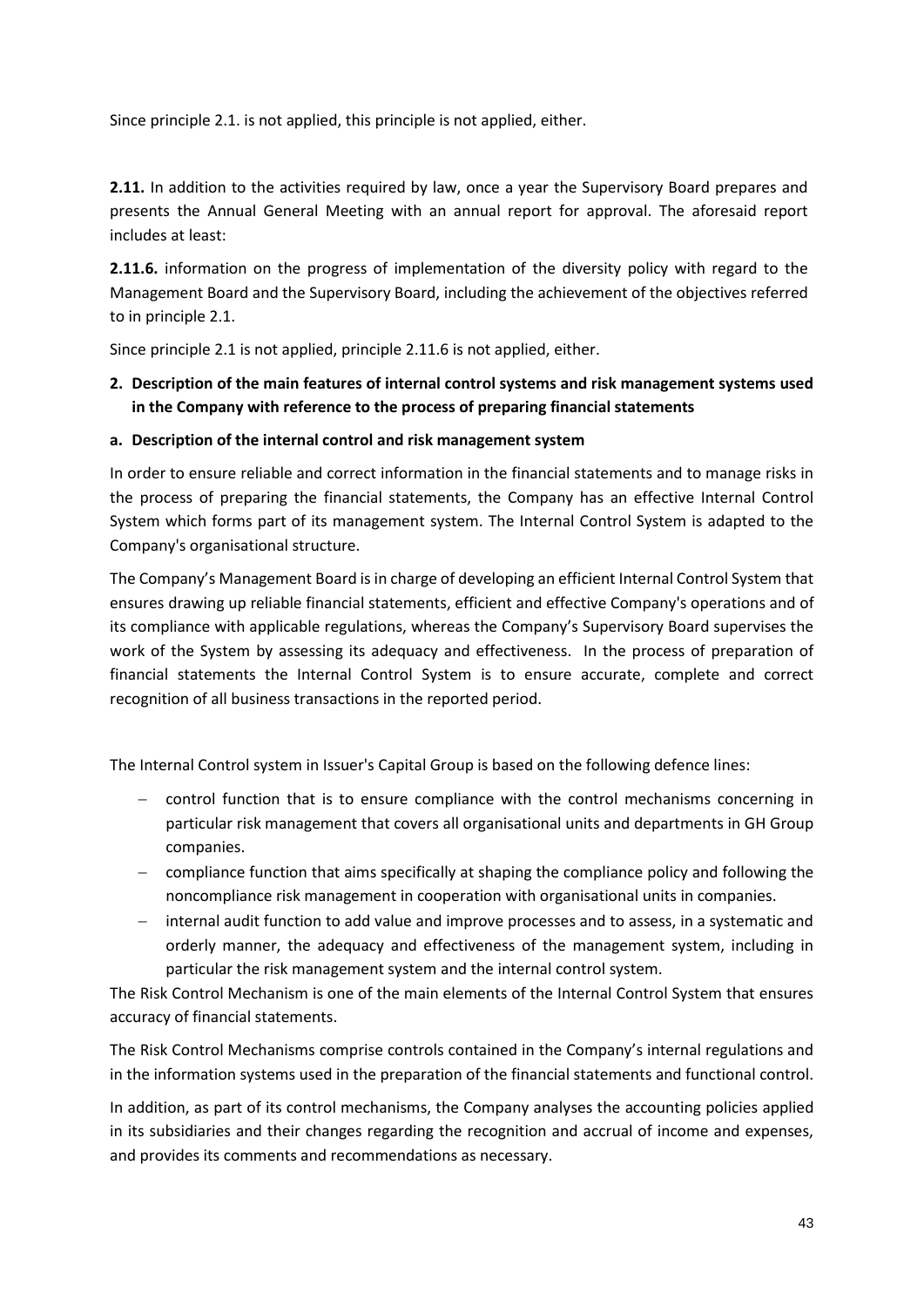Functional control is exercised by individual employees and their immediate supervisors. It is founded on proper distribution of responsibilities which mitigates the risk of affecting data by a single employee.

Control mechanisms include furthermore bylaws that ensure organisational autonomy to the Finance Department and Audit Department, systems of employees self-assessment and employees evaluation, incentive schemes, security policy and IT management instruction.

The Company has in place the Getin Holding S.A. Internal Audit Organizational Regulations and the Getin Holding S.A. Internal Audit Methodology, regulating the functioning of this area.

The mission of Internal Audit is to support the risk management system and internal control system at Getin Holding S.A., resulting in adding value and improving the business and ensuring safe operation of the Company. Internal Audit, within the scope of its activities, examines and evaluates the adequacy, effectiveness and efficiency of the risk management and internal control processes and provides reasonable assurance to the Management Board, the Audit Committee and the Supervisory Board on their effectiveness and functioning. The Internal Audit Area is functionally subordinated to the Audit Committee of the Supervisory Board of Getin Holding S.A., which ensures that the scope of audit activity is not restricted and that the resulting reports, statements and conclusions are properly handled.

The Member of the Management Board responsible for Internal Audit of Getin Holding S.A. exercises administrative supervision over Internal Audit. Audits are carried out both on the basis of Annual Audit Plans, approved by the Company's Supervisory Board following the opinion of the Audit Committee of the Supervisory Board of the Company, and unscheduled (ad hoc) audit assignments resulting from the current needs of the Company, the Audit Committee and the Supervisory Board of the Company. Audits of processes carried out by the Internal Audit aim at independent verification of the compliance of the reporting process with binding regulations, correctness and effectiveness of functional control and correctness of the financial statement preparation process. Information on the results of conducted audits is presented to the Management Board and the Audit Committee and the Supervisory Board of Getin Holding S.A.

## **b. Drawing up the financial statements**

While drawing up financial statements the Company applies the International Financial Reporting Standards approved by the European Union (IFRS-EU) and based on accounting books kept in accordance with the provisions of the Accounting Act. Similarly, consolidated financial statements are drawn up in accordance with IFRS and based on financial statements of Getin Holding Capital Group companies that are subject to audit by an independent auditor.

Financial statements and consolidated financial statements are drawn up by the Company's Financial Department that is an organisationally separate unit reporting directly to the Member of the Management Board in charge of the financial area of Getin Holding Capital Group.

Specific tasks in the scope of controlling the process of drawing up financial statements, in the scope of monitoring the financial reporting process – in compliance with the binding provisions of the Act dated 11.05.2017 on Expert Auditors, Auditing Firms and Public Supervision – were entrusted to the Auditing Committee at the Issuer's Supervisory Board.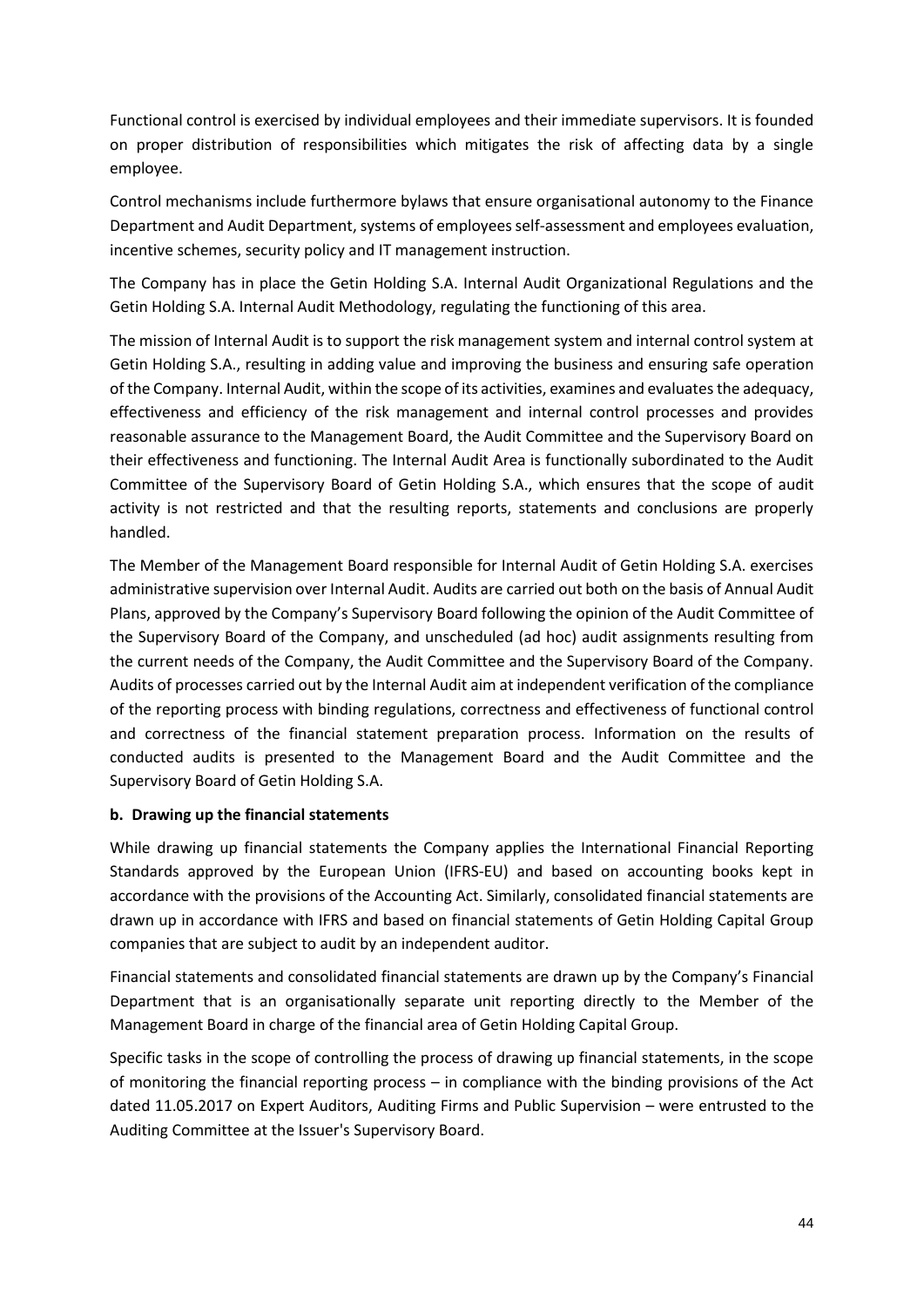The obligations of the Audit Committee include, in particular, monitoring the financial reporting process and the performance of financial review activities, including the audit of financial statements by audit company, as well as monitoring the independence of the statutory auditor and the entity authorized to audit financial statements.

#### **3. Information concerning the Issuer shareholders and securities**

**a. Shareholders holding, either directly or indirectly through controlled companies, at least 5% of the overall number of votes in the general meeting of the Company.** 

| SHAREHOLDERS ENTITLED DIRECTLY OR INDIRECTLY TO AT LEAST 5% OF THE OVERALL NUMBER OF VOTES IN THE<br><b>GENERAL MEETING OF GETIN HOLDING S.A.</b> |                                                       |                                                            |
|---------------------------------------------------------------------------------------------------------------------------------------------------|-------------------------------------------------------|------------------------------------------------------------|
| AS OF 31.12.2021                                                                                                                                  |                                                       |                                                            |
| Shareholder                                                                                                                                       | Number of shares<br>held/number of votes per<br>share | Percentage of share<br>capital/votes at general<br>meeting |
| Leszek Czarnecki directly and indirectly* including but not limited                                                                               | (pcs.)<br>104,316,454                                 | (pcs.)<br>54.97%                                           |
| LC Corp B.V. with its registered office in Amsterdam                                                                                              | 64,845,032                                            | 34.17%                                                     |
| Getin Noble Bank S.A. with its registered office in Warsaw                                                                                        | 18,957,758                                            | 9.99%                                                      |

\* to the best of Issuer's knowledge, dr Leszek Czarnecki holds:

- directly 20,468,082 shares constituting 10.79% of the Share Capital (% of votes in the GMs of the Company), and

- indirectly - through his subsidiaries - 83,848,372 shares accounting for 44.18% of the share capital (% of votes in the GMs of the Company);

Subsidiaries of dr Leszek Czarnecki, holding property of Getin Holding S.A., are as follows:

- LC Corp B.V. based in Amsterdam and Getin Noble Bank S.A. based in Warsaw, the holdings of which are indicated above,

- RB Investcom sp. z o.o., based in Wrocław, holding 8,231 shares accounting for 0.004% of the Share Capital (% of votes in the GMs of the Company);

- Idea Money S.A., based in Warsaw, which holds 631 shares accounting for 0.0003% of the Share Capital (% of votes in the GMs of the Company),

- The Jolanta and Leszek Czarnecki Foundation which holds 29,970 shares accounting for 0.016% of the Share Capital (% of votes in the GMs of the Company),

- Open Finance Fundusz Inwestycyjny Otwarty Subfundusz Akcji Małych i Średnich Spółek managed by Open Finance TFI SA which holds 6,750 shares accounting for 0.0036% of the share capital (% of votes in the GMs of the Company).

#### SHAREHOLDERS ENTITLED DIRECTLY OR INDIRECTLY TO AT LEAST 5% OF THE OVERALL NUMBER OF VOTES IN THE GENERAL MEETING OF GETIN HOLDING S.A.

#### AS OF THE DATE OF SUBMITTING THIS REPORT

| Shareholder                                                         | Number of shares<br>held/number of votes per<br>share | Percentage of share<br>capital/votes at general<br>meeting |
|---------------------------------------------------------------------|-------------------------------------------------------|------------------------------------------------------------|
|                                                                     | (pcs.)                                                | (pcs.)                                                     |
| Leszek Czarnecki directly and indirectly* including but not limited | 104,316,454                                           | 54.97%                                                     |
| LC Corp B.V. with its registered office in Amsterdam                | 64,845,032                                            | 34.17%                                                     |
| Getin Noble Bank S.A. with its registered office in Warsaw          | 18,957,758                                            | 9.99%                                                      |

\* to the best of Issuer's knowledge, dr Leszek Czarnecki holds:

- directly 20,468,082 shares constituting 10.79% of the Share Capital (% of votes in the GMs of the Company), and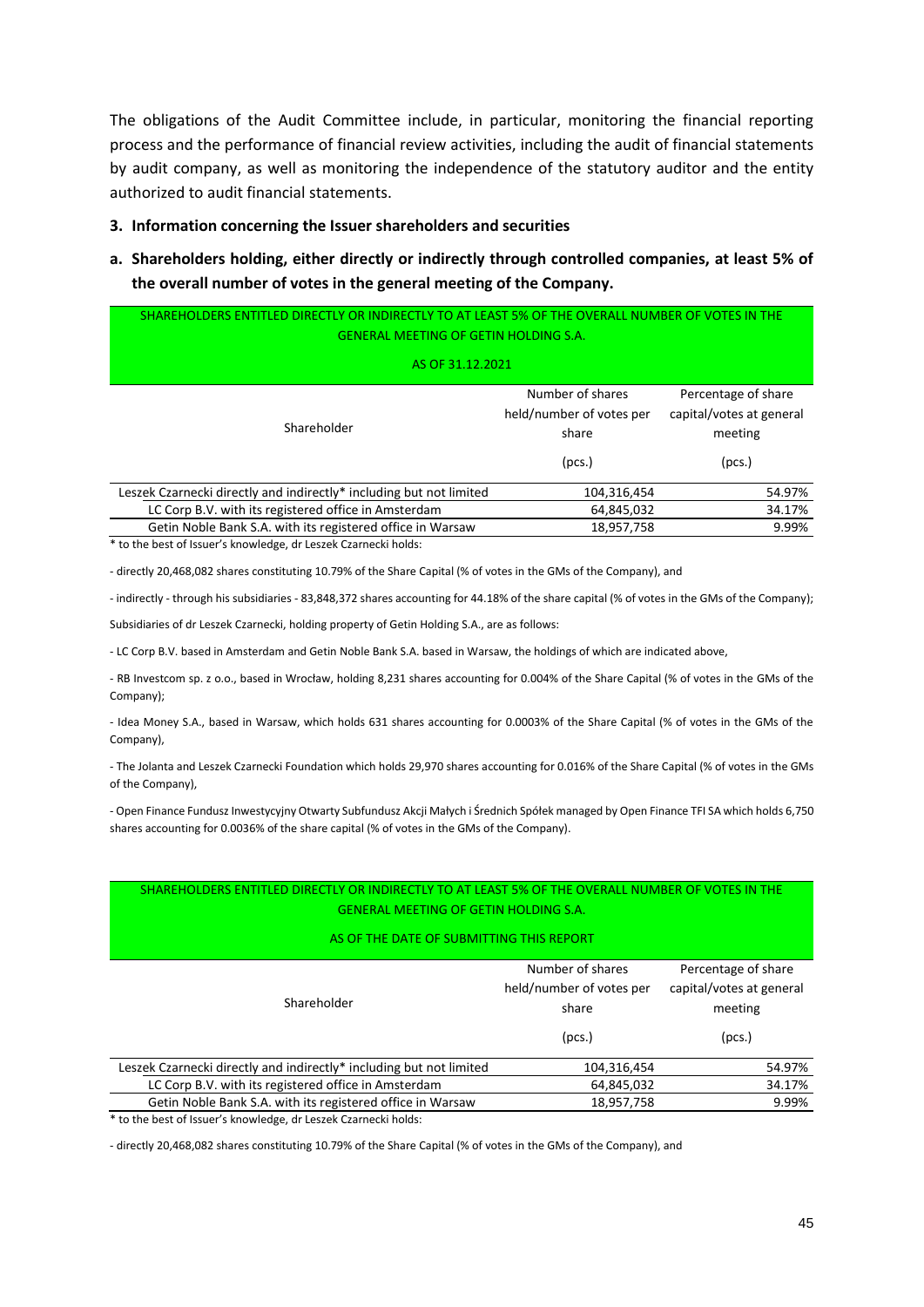- indirectly - through his subsidiaries - 83,848,372 shares accounting for 44.18% of the share capital (% of votes in the GMs of the Company);

Subsidiaries of dr Leszek Czarnecki, holding property of Getin Holding S.A., are as follows:

- LC Corp B.V. based in Amsterdam and Getin Noble Bank S.A. based in Warsaw, the holdings of which are indicated above,

- RB Investcom sp. z o.o., based in Wrocław, holding 8,231 shares accounting for 0.004% of the Share Capital (% of votes in the GMs of the Company);

- Idea Money S.A., based in Warsaw, which holds 631 shares accounting for 0.0003% of the Share Capital (% of votes in the GMs of the Company),

- The Jolanta and Leszek Czarnecki Foundation which holds 29,970 shares accounting for 0.016% of the Share Capital (% of votes in the GMs of the Company),

- Open Finance Fundusz Inwestycyjny Otwarty Subfundusz Akcji Małych i Średnich Spółek managed by Open Finance TFI SA which holds 6,750 shares accounting for 0.0036% of the share capital (% of votes in the GMs of the Company).

## **b. Holders of any securities that confer special control rights over the Company, and description of such rights**

To the best of the Company's knowledge, there are no securities that confer special control rights over the Company.

## **c. Restrictions to transferring title in the Company's securities and restrictions to exercising voting rights carried by the Company's shares**

To the best of the Company's knowledge, there are no restrictions to transferring title in the Company's securities or restrictions to exercising voting rights carried by the Company's shares.

- **4. Information concerning Issuer's governing bodies and corporate issues**
- **a. Principles for appointing and dismissing members of the management board and authorisations of members of the management board, in particular the authorisation to decide about issuing or redemption of shares.**

According to the Company's Articles of Association, the Management Board is composed of 1 to 5 persons. The term of office of the Management Board is 3 years long. Mandates of members of the Company's Management Board expire upon holding the General Meeting approving the financial statements for the last full fiscal year of the term of the office.

Members of the Management Board are appointed by the Supervisory Board that may also temporarily suspend the Management Board or individual members of the Management Board.

Resolutions on appointing or dismissing members of the Management Board are adopted by a majority of votes cast in a secret vote. In case of a deadlock, the vote of the Chairman of the Supervisory Board shall decide.

Individual members of the Management Board may be dismissed at any time. Mandate of a member of the Management Board appointed to replace another member who was dismissed before the end of the term expires along with the end of the term of the entire Management Board. The same rule applies in the event of dismissal of the entire Management Board and appointing a new Management Board, and in the event of extending the Management Board by appointing new members before the end of the term for the entire Management Board.

#### **b. Amendments to the Company's Articles of Association**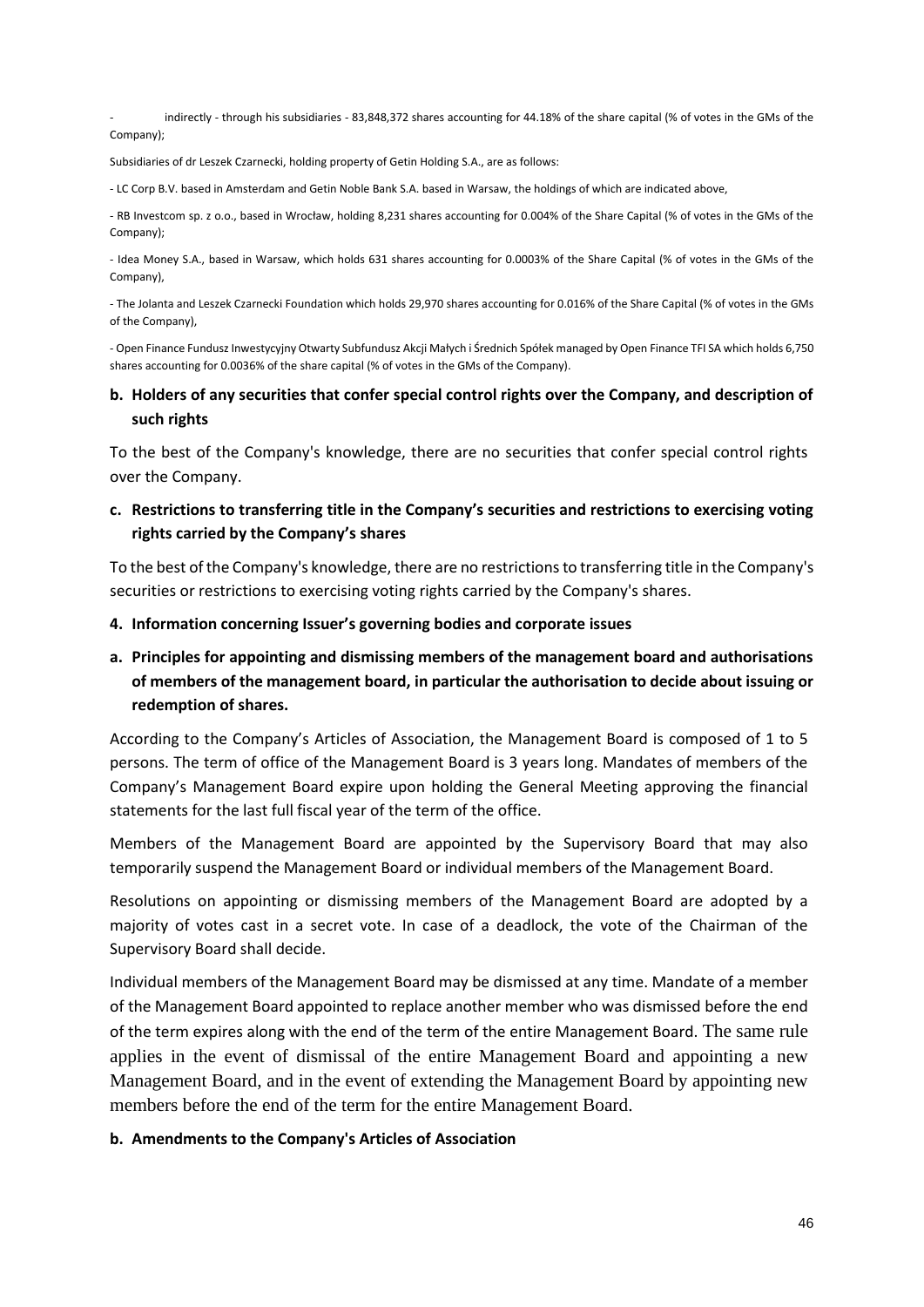Any amendments to the Company's Articles of Associations must comply with the Commercial Companies Code and making amendments is the sole competence of the Company's General Meeting. The General Meeting may authorise the Supervisory Board to draw up a uniform text of the Articles of Associations or to make editorial changes thereto, as specified in relevant resolutions adopted by the General Meeting. Other competences of the Supervisory Board include giving their opinion on amendments to the Articles of Association.

In order to make any amendments to the Company's Articles of Association, the presently binding provisions and any planned amendments thereto should be included in the announcement of the convocation of the General Meeting. If planned amendments are extensive, the announcement may include the draft of uniform Articles of Association along with indicating new or amended provisions.

Any amendment to the Company's Articles of Association requires a resolution to be adopted by a 3/4 majority of votes and entered into the National Court Register.

# **c. Manner of operation of the general meeting and its essential powers and rights of shareholders and the manner of their execution**

The General Meeting operates in accordance with the provisions of the Commercial Companies Code, the Company's Articles of Association, Regulations of the General Meeting, the Bylaws determining detailed rules of participation in the general meeting of Getin Holding S.A. using electronic means of communication and taking into account the principles adopted by the Company's bodies contained in the document entitled Best Practice for GPW Listed Companies.

The Company shall ensure participation in the General Meeting by means of electronic communication. Detailed rules of participation in the General Meeting using means of electronic communication are specified in the Bylaws determining detailed rules of participation in the General Meeting of Getin Holding S.A. by means of electronic communication adopted by the Supervisory Board of the Company. The company provides real-life broadcast of the General Meeting.

The General Meeting is convened by the Management Board. The Supervisory Board may convene the Annual General Meeting if the Management Board fails to convene it within six months upon the end of the fiscal year at the latest or on the date provided for by provisions of the applicable law, and the Extraordinary General Meeting, if it deems it advisable.

Shareholders representing at least half of the share capital or at least half of the votes in the Company may convene the Extraordinary General Meeting. Shareholders shall elect the chairman of such a meeting. A shareholder or shareholders representing at least one twentieth of the share capital may, pursuant to conditions and terms provided for by the applicable law:

- − demand that the Extraordinary General Meeting be convened and certain issues be put on the agenda;
- − demand that certain issues be put on the agenda of the subsequent General Meeting;
- − submit draft resolutions concerning issues included in the agenda of the General Meeting or issues that are to be put on the agenda of the General Meeting.

Demands and motions specified hereinabove should be submitted to the Management Board in a written or electronic form. Shareholders who intend to make use of the electronic means of communication are obliged to use special forms available on the Company's website and email them to the address specified on the Company website to submit their demands or draft resolutions.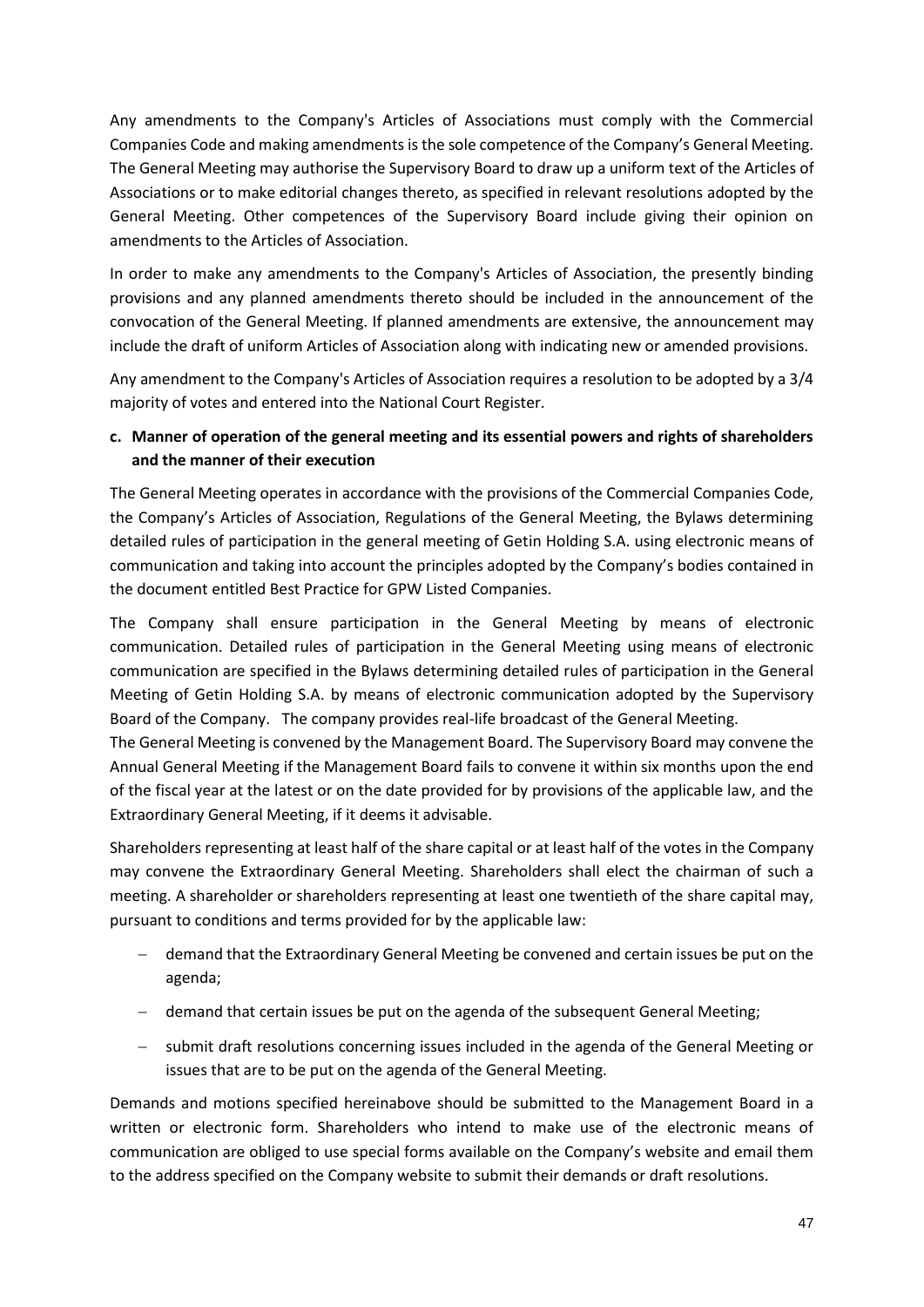The General Meeting is held at the Company's registered office or in the town/city of the registered office of the Stock Exchange where the Company's shares are admitted to organized trading (exclusively in the Republic of Poland). The General Meeting is convened by publishing an announcement on the Company's website in a manner provided for publication of current reports, pursuant to the regulations on public offering, conditions governing the introduction of financial instruments to organized trading, and public companies. The announcement shall be published not later than 26 days prior to the date of the General Meeting. The announcement shall be published not later than 26 days prior to the date of the scheduled General Meeting.

When the agenda of a General Meeting includes certain issues requested by authorised entities or if it was convened at the request of such entities, then such a meeting can be cancelled only upon consent of the authors of such request. Otherwise, the General Meeting may be cancelled if there are extraordinary obstacles against carrying it out or if it is certainly groundless. Cancellation is done exactly in the same way as the meeting was convened, ensuring minimization of adverse effects for the Company and shareholders, in any case no later than 13 days before the originally scheduled date. Changing the date of a General Meeting is done in the same way as the Meeting was cancelled, even if the suggested agenda is not changed, with the reservation that the changed date of the General Meeting should fall at least 26 (twenty six) days after the announcement concerning the change of the date of the Meeting. Cancellation of the General Meeting and change of its date shall be justified.

The General Meeting may be attended by persons who have been the Company shareholders sixteen days prior to the General Meeting date (the date of registration of participation in the General Meeting) and who applied to the entity maintaining the Company's securities account for issuing a personal certificate confirming their right to participate in the General Meeting. The certificate shall be issued according to provisions of the applicable law. At the shareholder's request the certification shall indicate part or all shares registered on their securities account for which the shareholder intends to exercise their right to vote in the General Meeting.

The list of shareholders entitled to participate in the General Meeting is prepared by the Company on the basis of the list made available by the securities depository. The list of shareholders, approved by the Management Board, indicating surnames and names or companies (names) of the eligible shareholders, their place of residence (registered seat), number and type of shares held and number of votes they are entitled to, will be made available at the office of the Company's Management Board for 3 business days prior to the General Meeting date. At shareholder's request, the list may be emailed to the address indicated by them, free of charge.

Representatives of media may participate in the General Meeting, unless their presence could lead to the Company's detriment because of the nature of discussed issues. The motion to admit representatives of media to the proceedings is submitted for vote by the Chairman immediately after signing the attendance list.

Shareholders may participate in the General Meeting and exercise their right to vote in person or through a proxy holder(s). A proxy to represent shareholders in the General Meeting and exercise the right to vote may be in a written or electronic form. An electronic proxy does not have to bear a secure electronic signature verified with a valid qualified certificate. A shareholder shall notify the Company of establishing a proxy electronically in a form available on the Company's website in the section related to the General Meeting, or in a way determined in the announcement of the General Meeting.

Provisions mentioned hereinabove shall respectively apply to revocation of a proxy.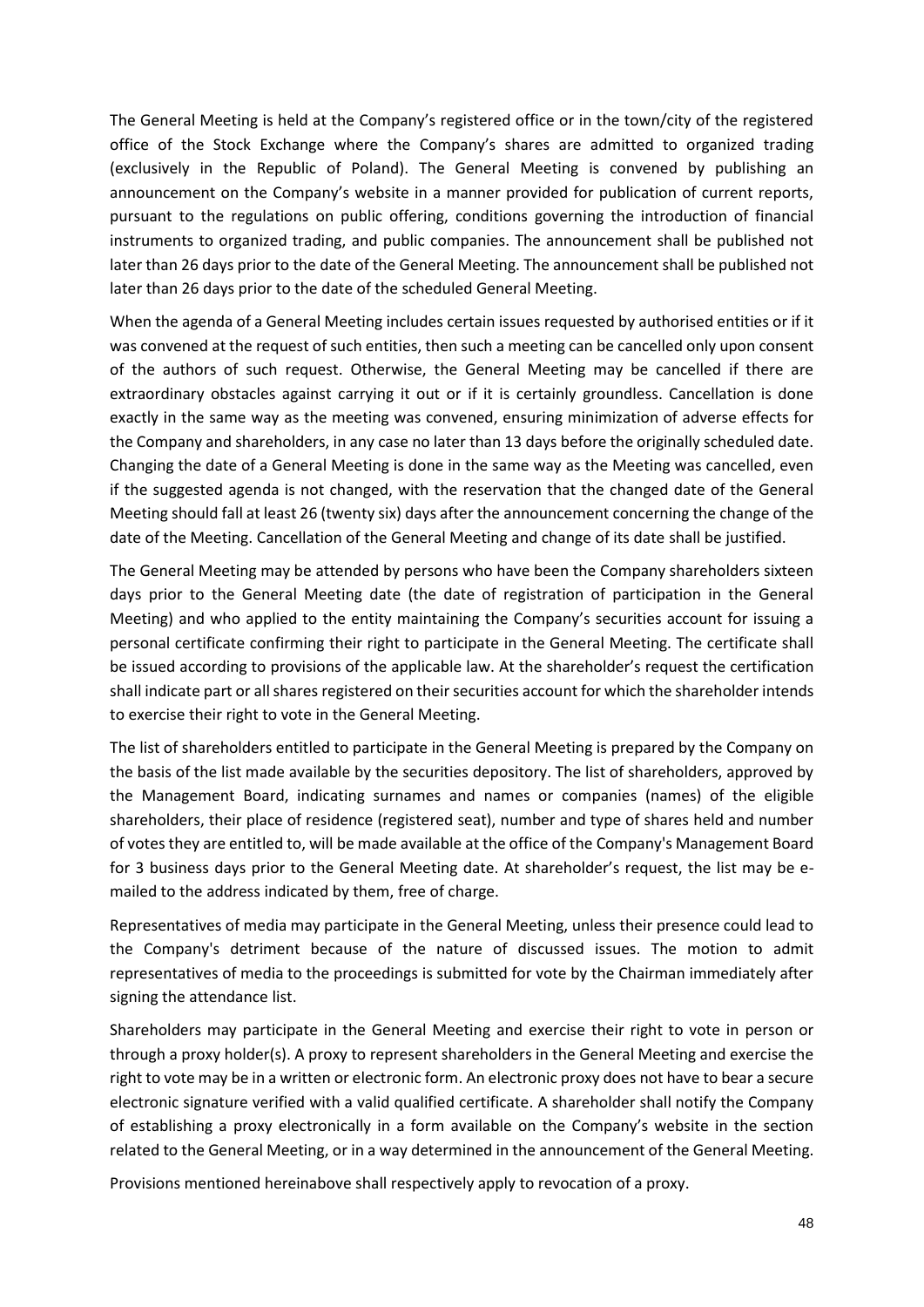Unless specified otherwise in a proxy, a proxy holder shall enjoy the same rights as a shareholder in the General Meeting. A proxy holder may grant further proxies only if his/her proxy provides so. One proxy holder may represent several shareholders and cast different votes for each shareholder. Members of the Management Board or employees of the Company may act as proxy holders in the General Meeting, as prescribed by the provisions of the applicable law. A proxy may authorise representation at only one General Meeting. The granting of a further proxy shall be forbidden.

A shareholder holding shares registered on one consolidated account may appoint separate proxy holders to exercise the rights for shares registered on such account. A shareholder holding shares registered on several securities accounts may appoint separate proxy holders to exercise the rights for shares registered on each account.

The General Meeting is opened by the Chairman or Vice-Chairmen of the Supervisory Board and if they are both absent – by another Member of the Supervisory Board. If all members of the Supervisory Board are absent, the General Meeting is opened by the President of the Management Board or a person appointed by the Management Board, who proceeds without ungrounded delay to the election of the Chairman of the General Meeting, thereafter referred to as the Chairman.

The Chairman is elected from among the persons who have a right to participate in the General Meeting. The person who opens the General Meeting determines the sequence of speaking who name their candidates. Persons who were suggested as candidates are included in a list of candidates for Chairman, if they agree. The list of candidates is made by the person who opens the General Meeting and there must not be more than 3 candidates. Every shareholder may vote only for one candidate. The Chairman of the General Meeting is the person who has received the most votes.

The chairman chairs the proceedings according to the settled agenda. The Chairman ensures efficient organisation of the proceedings and observance of rights and interests of all shareholders. The Chairman should especially oppose any abuse of their rights by the participants of the Meeting and ensure the observance of the rights of minority shareholders. The Chairman should not resign from his function for no material reasons and he/she must not groundlessly delay signing of the minutes of the General Meeting. The Chairman's duties include in particular:

- − ensuring efficient and correct proceedings;
- − granting the right to speak;
- − issuing relevant administrative regulations;
- − organising votes and supervising their course;
- − announcing the results of votes;
- − settling doubts concerning regulations.

The Chairman ensures that the proceedings proceed without groundless breaks or delays. Short breaks in the proceedings, which do not lead to the adjournment of the meeting, are announced by the Chairman in grounded cases, but they must not serve to hamper the shareholders from exercising their rights.

Votes on administrative matters may concern only issues related to conducting the meeting's proceedings. In this mode no resolutions can be considered which may affect the execution of the shareholders' rights.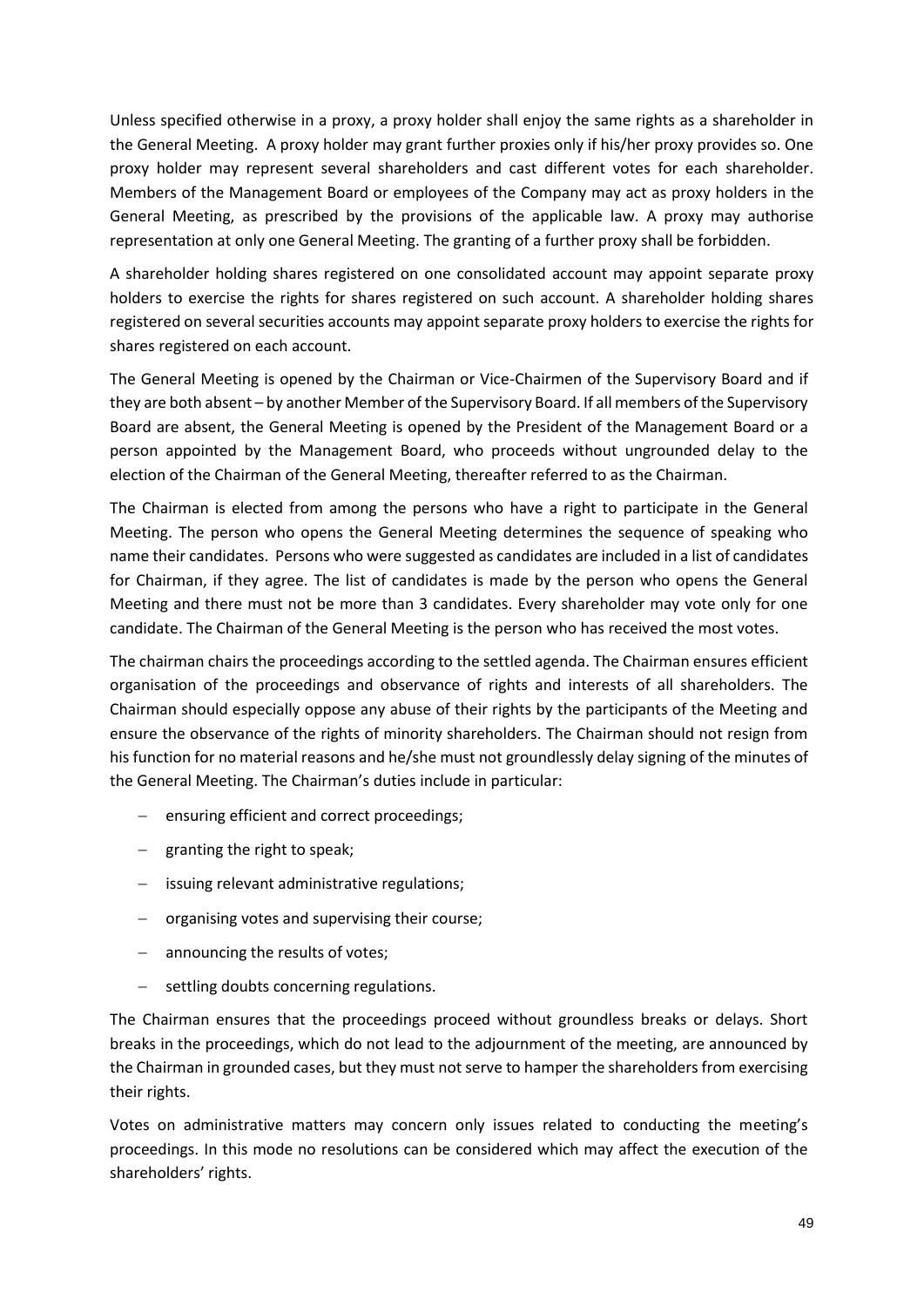Immediately upon the election, the Chairman checks whether the shareholders have signed the attendance list and submitted the required proxies or documents authorizing them to represent the shareholders at the General Meeting. Then, those shareholders who have not done that yet sign the attendance list. The Chairman signs the attendance list and then the list is made available for the participants of the General Meeting to read it. In case of any changes, the attendance list is adjusted and supplemented. After signing the attendance list, upon consultation with the notary who prepares the minutes, the Chairman declares the validity of convening the General Meeting and its capability to pass resolutions, and then he/she announces the fact to the present shareholders and presents them with the agenda.

Members of the Supervisory Board and Management Board participate in the General Meeting.

Members of the Supervisory Board, members of the Management Board participate in the General Meeting, and should, within their competences and in the scope necessary for settling issues discussed by the General Meeting according to provisions of the Law, explain problems and inform participants of the Meeting about the Company.

In order to ensure the proper conduct of voting, the Company makes efforts to ensure that the voting and counting of votes at the General Meeting takes place in electronic form. In the case of no such possibility, considering the efficiency of proceedings, the Chairman may organise the election of Commissions: Commission for Checking Mandates and Counting Votes, and Commission for Resolutions and Motions or the person responsible for conducting the vote and counting the results. Considering the efficiency of proceedings, the Chairman may organise the election of Commissions: for checking mandates and counting votes and for resolutions and motions, or a person in charge of organising votes and counting their results. The duties of the Commission for Checking Mandates and Counting Votes or of the person mentioned hereinabove include supervision of the correct course of a vote, declaration of the results of votes and presentation of these results to the Chairman, as well as other tasks related to organising votes. The Commission (person in charge) is obliged to promptly notify the Chairman of any irregularities revealed in a vote. Documents indicating the results of every vote are signed by all members of the Commission for Checking Mandates and Counting Votes and by the Chairman of the General Meeting. The duties of the Commission for Resolutions and Motions include the wording of motions submitted by shareholders.

The Commission for Checking Mandates and Counting Votes consists of 3 to 5 members and the number of members is determined in each case by the Chairman of the General Meeting. The Commission for Resolutions and Motions consists of 3 members. Members of the Commissions are elected from among the persons eligible to participate in a General Meeting. If the number of candidates for members of the Commissions is equal to the number of members, the Chairman may decide that the Commissions will be elected in a single vote for all candidates. If the number of candidates for members of the Commissions exceeds the number of members, the members of the Commissions are elected by way of subsequent votes for each of the submitted candidates. The Commissions consist of persons who have received the most votes. If more than one candidate receives the same number of votes, taking the last winning position, the Chairman chooses the member of the commission by way of drawing lots. The Commissions choose their chairpersons and secretaries from among their members.

Every issue included in the agenda is presented by the Chairman or a person he/she indicates. After presentation of every issue included in the agenda, the Chairman opens a discussion, granting the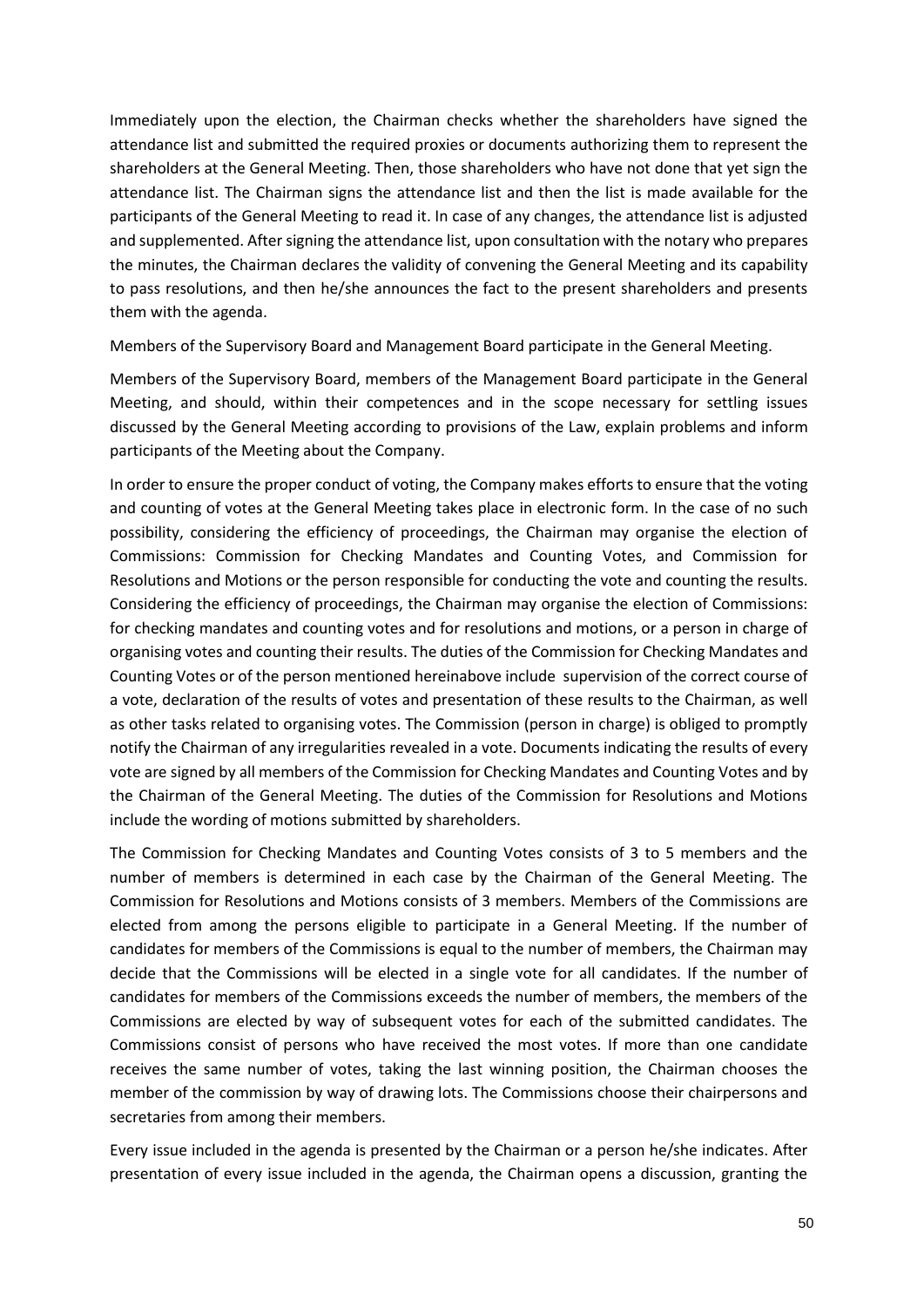right to speak on the basis of the sequence of calling. The Chairman may allow members of the Management Board and Supervisory Board to speak regardless of the sequence. The speakers may refer only to the issues included in the agenda and currently being discussed. The Chairman may limit the duration of speeches to 5 minutes per one participant of the General Meeting allowed to speak by the Chairman. During discussion about every item on the agenda, one participant may speak only twice. The second speech must not last longer than 2 minutes. The Company's Management Board and Supervisory Board may reply to motions submitted during the discussion. Such a reply should not last longer than 5 minutes, but in grounded cases the Chairman may prolong this duration. The Chairman is responsible for the course of discussion. If a speaker exceeds the allowed duration of his/her speech or changes the subject of the discussion, the Chairman has a right to deprive him/her of the right to speak.

A resolution to waive considering an issue included in the agenda and to take the issue off the agenda may be passed only if there are important and serious arguments supporting it. A motion to waive considering an issue should be justified in detail by the person who submits it. It is inadmissible to waive considering an issue or to pass a resolution to take an issue off the agenda in case of issues submitted for the agenda by the shareholders.

The resolution subjected to a vote should be expressed in a way allowing every eligible person who does not agree with the essence of resolution to appeal against such a resolution.

The Chairman allows participants of the General Meeting to speak apart from the issues on the agenda and discussion, only for submitting formal motions. Formal motions may concern only issues which are on the agenda of proceedings or the course of proceedings. In this mode no resolutions can be considered which may affect the execution of the shareholders' rights. Formal motions include especially motions concerning:

- − breaks in proceeding, adjournment or closing of proceedings;
- − closing a discussion;
- − proceeding to the agenda;
- − voting without a discussion;
- − modification of the mode of voting;
- − limiting the duration of speeches;
- − checking the number of votes present at the General Meeting.

The General Meeting resolves a formal motion by an ordinary majority of votes cast after listening to the motion's author and its opponent. An ordinary majority means a majority of votes "for" or "against", without taking the "abstained" votes into account. Before submitting a motion to vote, the Chairman specifies the content of the draft motion and announces it to the gathering. At first, the Chairman submits to vote this motion, which goes the furthest, as it may exclude the necessity to vote over all other motions. If a formal motion is rejected by a vote, it must not be re-submitted during discussion on the same issue.

The General Meeting elects Members of the Supervisory Board from among persons who have relevant education, expertise, professional and life experience and who represent high morals, and who have enough time to perform the duties of a member of the Supervisory Board in a proper way.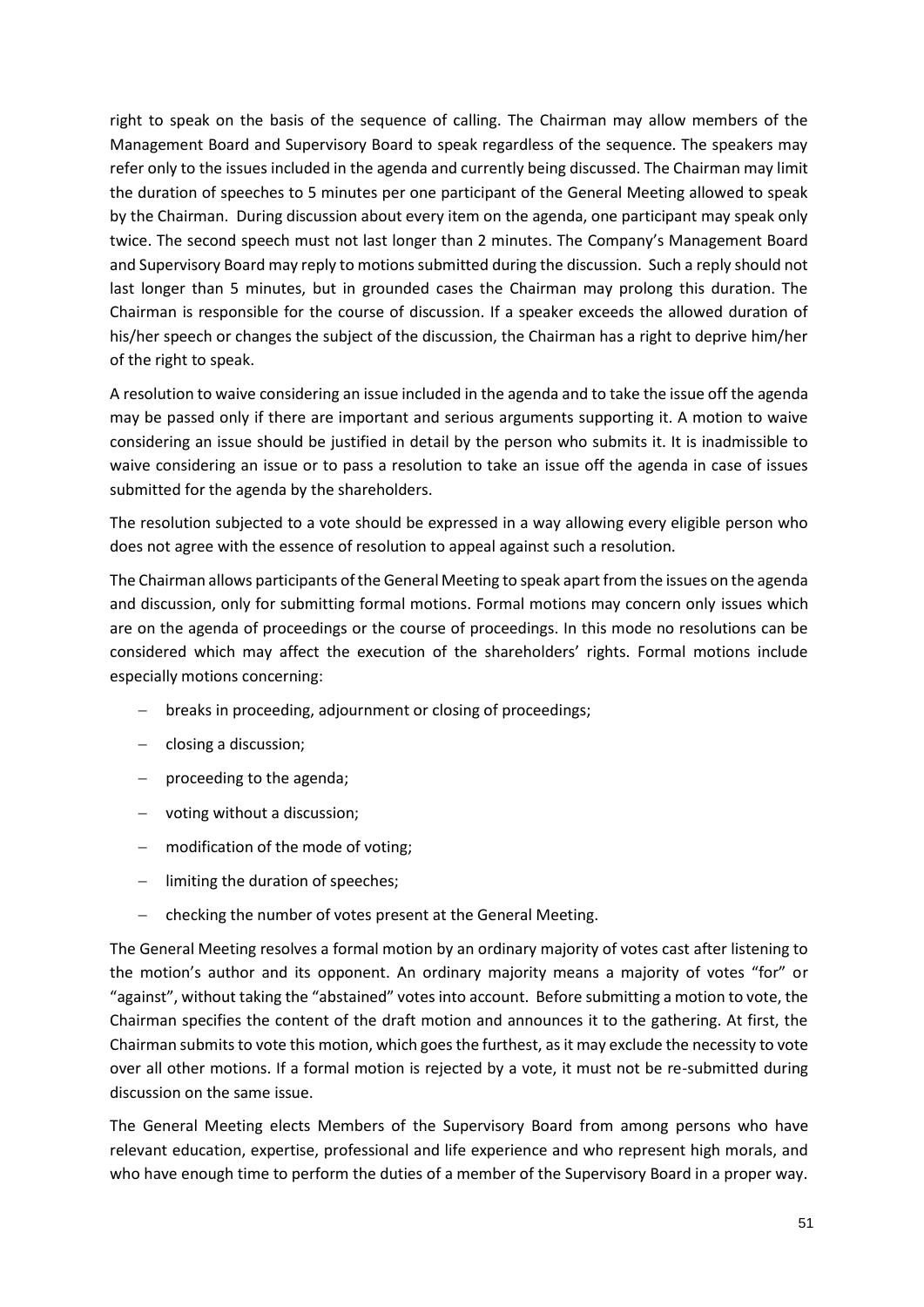At the motion submitted by a shareholder or shareholders who represent at least one fifth of the share capital, the Supervisory Board should be elected by the nearest General Meeting by way of voting in separate groups, even if the Articles of Association provide for another way of appointing the Supervisory Board. The motion mentioned hereinabove should be submitted to the Management Board in time for allowing for the election in groups at the nearest General Meeting. A motion submitted later may be considered only at the subsequent General Meeting. If a person appointed by an entity indicated in a separate act is a member of the Supervisory Board, only the remaining members of the Supervisory Board are elected. Those persons who represent at the General Meeting such a part of shares which corresponds to the result of division of the total number of represented shares by the number of members of the Supervisory Board may create a separate group in order to elect one member of the Board, however then they do not participate in the election of the remaining members. Mandates in the Supervisory Board, which have not been taken in votes of relevant groups of shareholders are distributed by way of a vote. The participants of such a vote are all the shareholders whose votes were not cast during the election of members of the Supervisory Boards, who were elected in separate groups. If at the General Meeting not a single group capable to elect a member of the Supervisory Board is created, no vote is organised, unless the General Meeting's agenda included not only the election in groups, but also changes to the composition of the Supervisory Board. At the moment when at least one member of the Supervisory Board is elected in a vote in separate groups, the terms of all previous members of the Supervisory Board expire before the end of their mandate, with the exception of the person appointed by an entity mentioned in a separate act.

As a rule, votes at General Meeting are open. A secret vote shall be ordered for elections and on motions to dismiss members of the Company's bodies or liquidators, to hold them liable, and on personal matters. Besides, a secret vote must be organised if at least one shareholder present or represented at the General Meeting requests it.

In case of a secret vote, the Chairman or the Commission for Checking Mandates and Counting Votes distributes voting cards to shareholders. The cards should have the Company's official seal on them and indicate the date of the General Meeting, number of shares and votes at the General Meeting the shareholder holds. This shall not apply where voting and counting are carried out by electronic means.

Resolutions are passed by an absolute majority, unless the provisions of the Articles of Association or of the Code of Commercial Companies and Partnerships stipulate otherwise. A shareholder may cast different votes for each share that s/he holds. A shareholder may vote as a proxy holder in a voting for adopting a resolution concerning himself/herself only according to the provisions of the applicable law. A resolution is passed if the number of votes cast "for" it exceeds the total number of votes cast "against" and "abstained". Votes are counted by the Chairman, the Commission for Checking Mandates and Counting Votes or by an elected person. If votes are counted by the Commission for Checking Mandates and Counting Votes, the Commission draws up the minutes of the vote and delivers to the Chairman. Having counted the votes, the Chairman announces the results of the vote. In votes at the General Meeting, an electronic device for voting and counting votes may be used. The relevant decision is taken by the Chairman. Electronic devices for voting and counting votes should ensure that the number of votes cast corresponds to the number of shares held and, in the case of secret vote, eliminate the possibility of identifying how individual shareholders cast their votes. After the votes are counted, the President announces the results of the vote.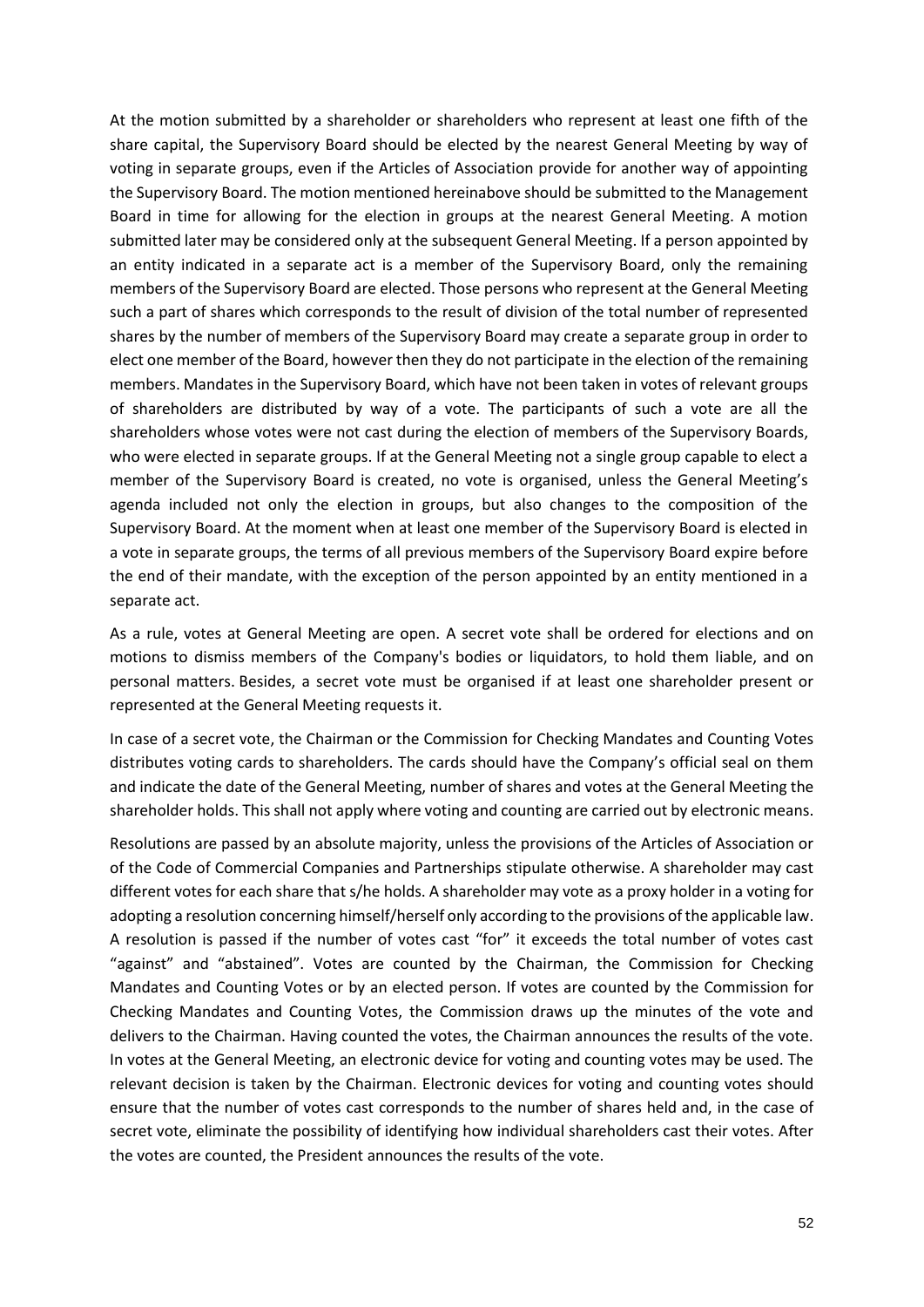A person who votes against a resolution may request recording his/her objections with a short justification in the minutes. At a request of a participant of the General Meeting, his/her written declaration is included in the minutes.

The resolutions of the General Meeting are minuted by a notary public. A copy of the minutes and the documentation of the General Meeting shall be kept at the Company's office and made available to the shareholders of the Company in accordance with the applicable provisions of law.

## **d. Diversity policy**

The Company has not developed a diversity policy, however it pursues to ensure that the Company's governing bodies and key managers should differ as regards their gender, education, age, and professional experience. Furthermore, the Company's Management Board creates work place where all employees are treated equally as regards the terms and conditions for conclusion and termination employment relationship, promotion, and access to professional skills development training, specifically irrespective of their gender, age, disability, race, religion, nationality, political views, membership in trade unions, ethnicity, denomination, sexual orientation, or irrespective whether their employment is for specific or indefinite time, part-time or full-time. The company sees the diversity of its authorities, key managers and other employees as a competitive advantage, among others thanks to the effective use of the diverse potential of employees.

# **e. Personal composition and principles of operation for management and supervisory bodies of the company and their committees**

In 2021, the following changes occurred in the composition of the Management Board of the Company:

- on 5 February 2021, the Supervisory Board of the Company appointed Mr Piotr Miałkowski to the Management Board of the Company and entrusted him with the function of Vice President of Management Board of the Company starting from 11 February 2021;

- on 28 May 2021, Mr. Krzysztof Bielecki, 1st Vice President of the Management Board, submitted a statement of resignation from the position in the Management Board with effect on the date of submission of the Statement;

- on 28 May 2021, Ms. Izabela Lubczyńska, Member of the Management Board, submitted a statement of resignation from the position in the Management Board with effect on the date of submission of the Statement;

- on 31 May 2021, the Company's Supervisory Board appointed the existing members of the Company's Management Board - Mr. Piotr Kaczmarek and Mr. Piotr Miałkowski for a new joint term of office, to the positions held by them until that date, i.e. Mr. Piotr Kaczmarek as President of the Management Board and Mr. Piotr Miałkowski as Vice President of the Management Board.

As at 31 December 2021, the Management Board of Getin Holding S.A. was composed of:

- − Piotr Kaczmarek President of Management Board,
- − Piotr Miałkowski Vice President of Management Board.

As at the date of the Statement, the composition of the Management Board did not change.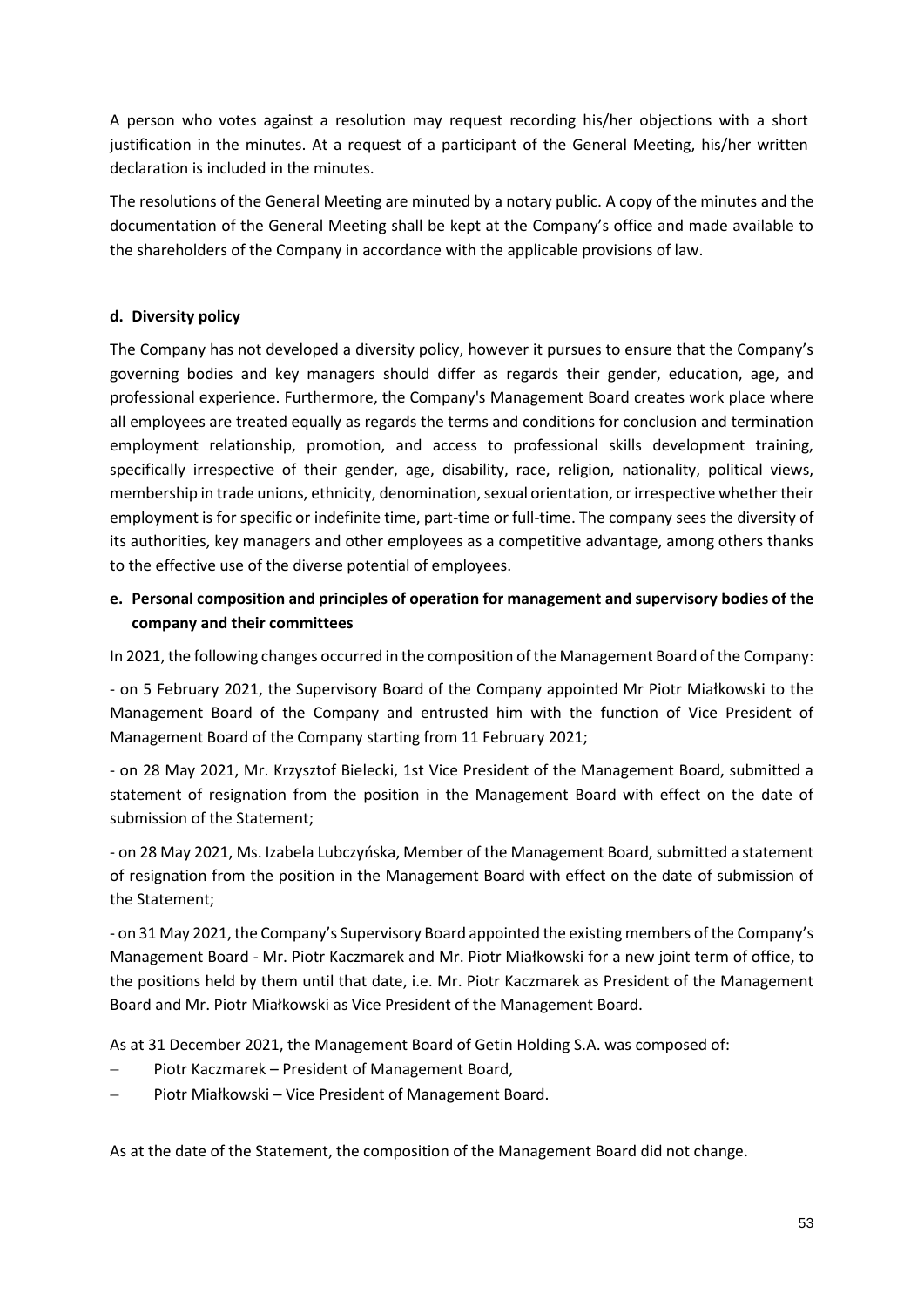President of the Management Board is in charge of the Company's operations and work of the Management Board. He also co-ordinates tasks entrusted to members of the Management Board and he chairs meetings of the Management Board. A member of the Management Board nominated by the President substitutes the President of Management Board in case of his/her absence.

Each member of the Management Board is authorized and obliged to run the Company's operations. The Management Board may divide competences among individual members regarding areas of management and governance for which each member shall be accountable.

Members of the Management Board supervise operations of dependent departments and organizational units of the Company within the scope assigned by the Company competent bodies pursuant to internal procedures binding in the Company. President of the Management Board may also nominate one or more members of the Management Board to deal with specific tasks or a category of tasks. Each member of the Management Board is authorized and obliged to receive declarations of will and correspondence addressed both to the Company's headquarters' address or otherwise.

A member of the Management Board who has received a declaration of will or other correspondence addressed to the Company shall promptly initiate proceedings in accordance with the binding corporate procedures.

The Management Board meetings shall be convened by the President of the Management Board, or a member nominated by the President, at least twice a month. An invitation to such a meeting shall specify the agenda, the place and time of the meeting and shall be delivered 24 hours before the date of the meeting at latest in any manner that guarantees its receipt by the addressee and confirmation of that fact (registered mail, courier, fax, e-mail or on telephone, etc.). Should the date of the Management Board's meeting be established during the previous meeting, the obligation to inform does not apply.

Each member of the Management Board may submit a motion to the President of the Management Board to convene a meeting due to matters that require prompt reaction of the Management Board or in order to inform about matters that are important to the Company. The agenda may not be supplemented unless all members of the Management Board are present and consent to the supplement.

The Management Board may not adopt resolutions unless all members of the Management Board have been duly notified about the meeting. Votes are open. A secret vote is adopted in personal issues. Resolutions of the Management Board pass with an absolute majority, and each member of the Management Board has one vote only. In the case of a voting tie, the President of the Management Board shall have the casting vote. After every meeting of the Management Board minutes are drawn up. Members of the Management Board may take part in adopting resolutions casting their vote in writing through another member. Casting a vote through another member of the Management Board may not refer to items included in the Agenda during the meeting or personal issues. The Management Board resolutions may be adopted by circulation or with the support of means of long distance communication (telephone, fax, e-mail, videoconference). A resolution so adopted shall be valid if all members of the Management Board have been notified of the contents of a draft resolution. While adopting resolutions by circulation, members of the Management Board cast their votes by putting their signatures in the right place on a copy of a draft resolution (circulation copy) or by putting their signatures on separate copies of a draft resolution prepared for each member (circular letter).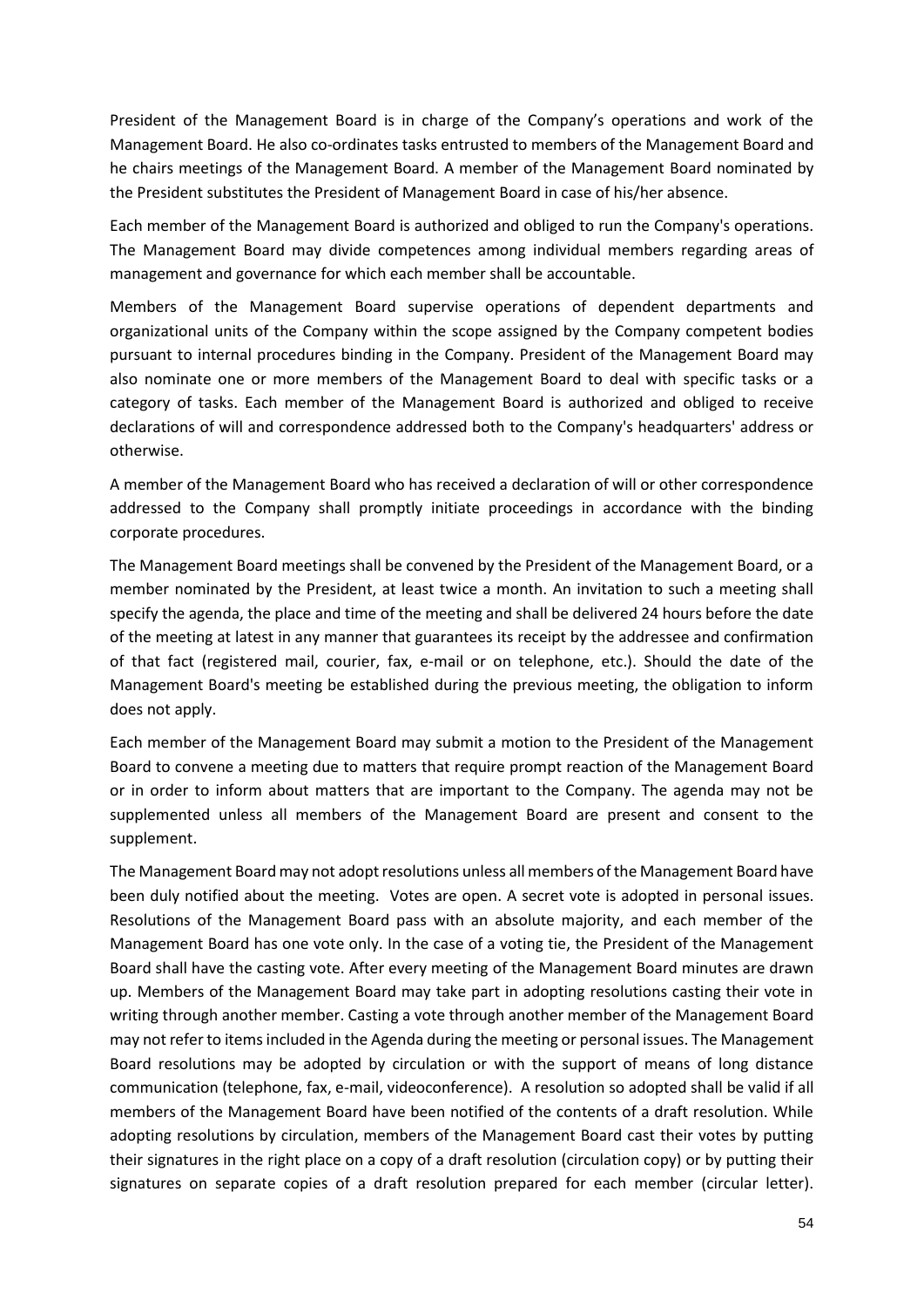Resolutions may also be adopted under the combined procedure with the use of both aforementioned forms of voting.

In the event of adopting resolutions with the support of means of long distance communication, members of the Management Board shall cast their votes respectively orally or in writing.

In the subsequent Meeting of the Management Board, the President of the Management Board presents the remaining members of the Supervisory Board with a list of resolutions adopted by the Management Board by circulation or with the support of means of long distance communication.

Each member of the Management Board who voted against a resolution may raise objections in writing. The objections shall comprise justification. Objections shall be noted in the minutes from the Management Board's meeting. The other members of the Management Board may not raise objections against including in the minutes the objection of the member who opposes the adopted Resolution.

The Supervisory Board acts in accordance with the Company's Articles of Association, Regulations of the Supervisory Board, the Bylaws of the General Meeting, the provisions of the Commercial Companies Code and taking into account the principles of the Best Practices adopted by the bodies of the Warsaw Stock Exchange S.A., to the extent adopted by the Company's bodies.

In the period from 1 January 2021 through 29 May 2021, the Supervisory Board of Getin Holding S.A. was composed of:

- − Leszek Czarnecki Chairman of Supervisory Board,
- − Remigiusz Baliński Vice Chairman of Supervisory Board,
- − Bogdan Frąckiewicz Member of Supervisory Board,
- − Adam Maciejewski Member of Supervisory Board,
- − Stanisław Wlazło Member of Supervisory Board.

On 28 May 2021, the Annual General Meeting of Getin Holding S.A. appointed the Company's Supervisory Board for a new two-year term of office, with effect from 30 May 2021, with the following composition:

- − Leszek Czarnecki Chairman of Supervisory Board,
- − Remigiusz Baliński Vice Chairman of Supervisory Board,
- − Bogdan Frąckiewicz Member of Supervisory Board,
- − Adam Maciejewski Member of Supervisory Board,
- − Stanisław Wlazło Member of Supervisory Board,
- − Jerzy Pruski Member of Supervisory Board.

As at 31 December 2021 and as at the date of submission of the Statement, the composition of the Supervisory Board of Getin Holding S.A. did not change

The Supervisory Board is composed of five to seven members, including Chairman and Vice-Chairman. Members of the Supervisory Board are appointed by the General Meeting for a 2-year term of office.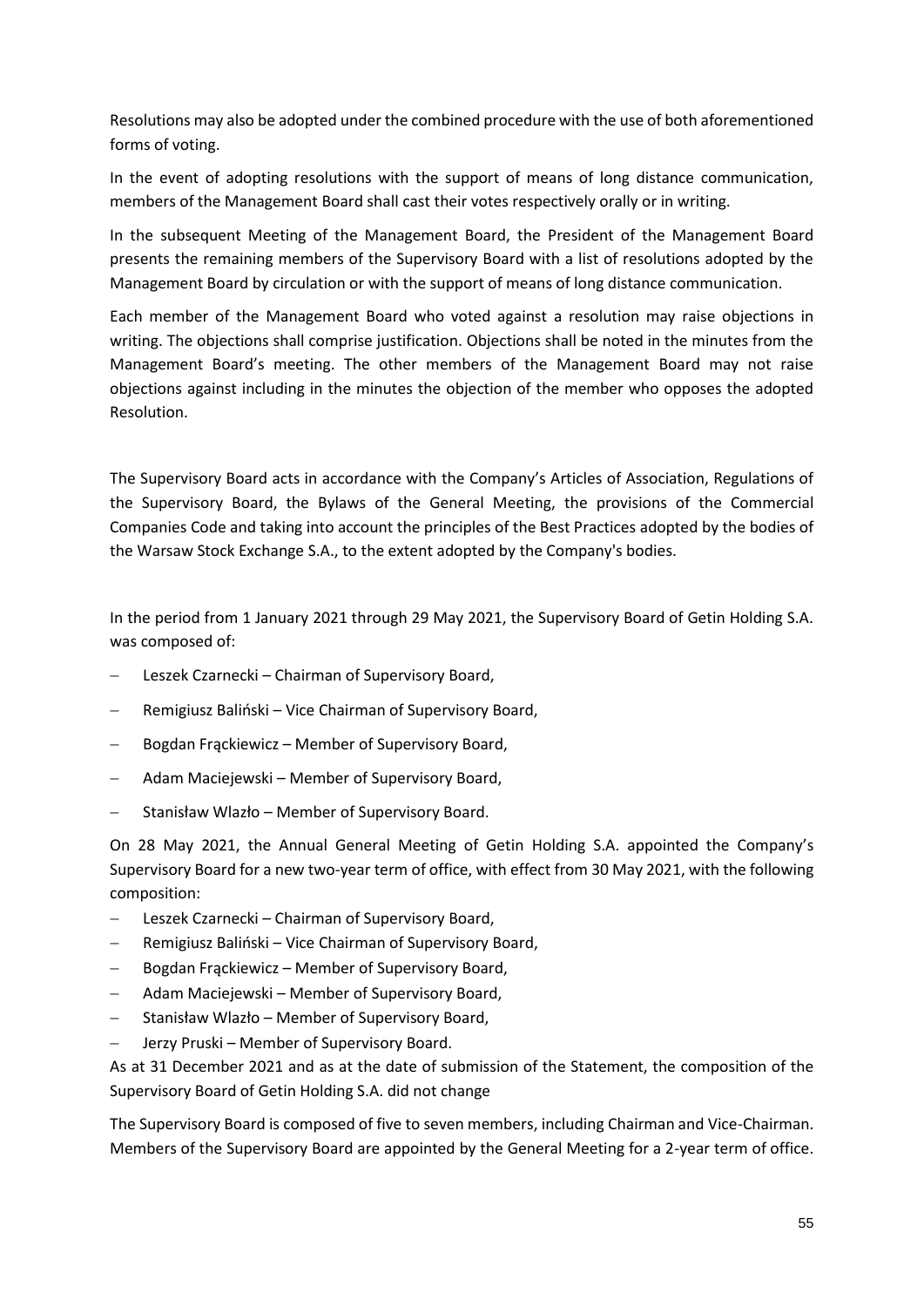Members of the Supervisory Board are appointed for a joint term of office. The Supervisory Board elects the Chairman and Vice-Chairman of the Supervisory Board from among its members.

Any person being a shareholder or a person from outside the Company may be appointed to the Supervisory Board. A member of the Management Board, a commercial proxy, a liquidator, the head of department or plant, a chief accountant, attorney-at-law or advocate employed with the Company or other persons directly accountable to a member of the Management Board or a liquidator and a member of the Management Board and a liquidator of a subsidiary company may not, at the same time, be a member of the Supervisory Board. A member of the Supervisory Board should not resign from the function during his/her term of office if this could make the work of the Supervisory Board impossible, and in particular, if this could make a timely adoption of an important resolution impossible. A member of the Supervisory Board shall inform the Management Board about the functions performed as well as personal, actual and organizational relations of the member of the Supervisory Board with shareholders, in particular with the majority shareholder, and any changes in this respect for the purpose of their disclosure. A member of the Supervisory Board shall inform the Management Board about disposal or acquisition of shares in the Company or in companies controlling or controlled by the Company, as well as about transactions with such companies as far as they are relevant for his/her economic situation or if an obligation to disclose such information on performed transactions results from relevant provisions concerning current and periodical information submitted by issuers of securities, in a manner allowing the Management Board to publicly disclose such information in accordance with the aforementioned law regulations.

Meetings of the Supervisory Board shall be held at the Company's registered office or in another place in the Republic of Poland specified in the invitation. Meetings of the Supervisory Board, save for matters directly concerning the Management Board or its members, in particular: dismissal, liability and setting forth the remuneration, should be available and open for the Members of the Management Board. The Supervisory Board may invite to its meetings the Company's employees or other persons from outside, if their presence is relevant for the matters under discussion. The decision concerning an invitation of any third parties shall be taken by the person convening a meeting or its chairman.

The Supervisory Board adopts resolutions if a majority of its members, including the Chairman and Vice Chairman, are present at the meeting and all its members have been duly invited to the meeting. An invitation is deemed duly delivered if it has been made in a written form, sent by fax to the fax number provided by the Member of the Supervisory Board or by e-mail. An invitation should specify the meeting's date and the agenda. A member of the Supervisory Board who is unable to attend the meeting shall immediately inform the Chairman of the Supervisory Board thereof.

The Supervisory Board meeting may also be attended by means of direct remote communication, unless the Company's Articles of Association provide otherwise.

The Supervisory Board shall determine, in the form of Bylaws, detailed rules for participation in meetings of the Supervisory Board by means of direct remote communication.

An invitation should specify the meeting's date and the agenda. The receipt of the invitation should be confirmed by the member of the Supervisory Board by the endorsement on the invitation, in writing, by fax or by e-mail.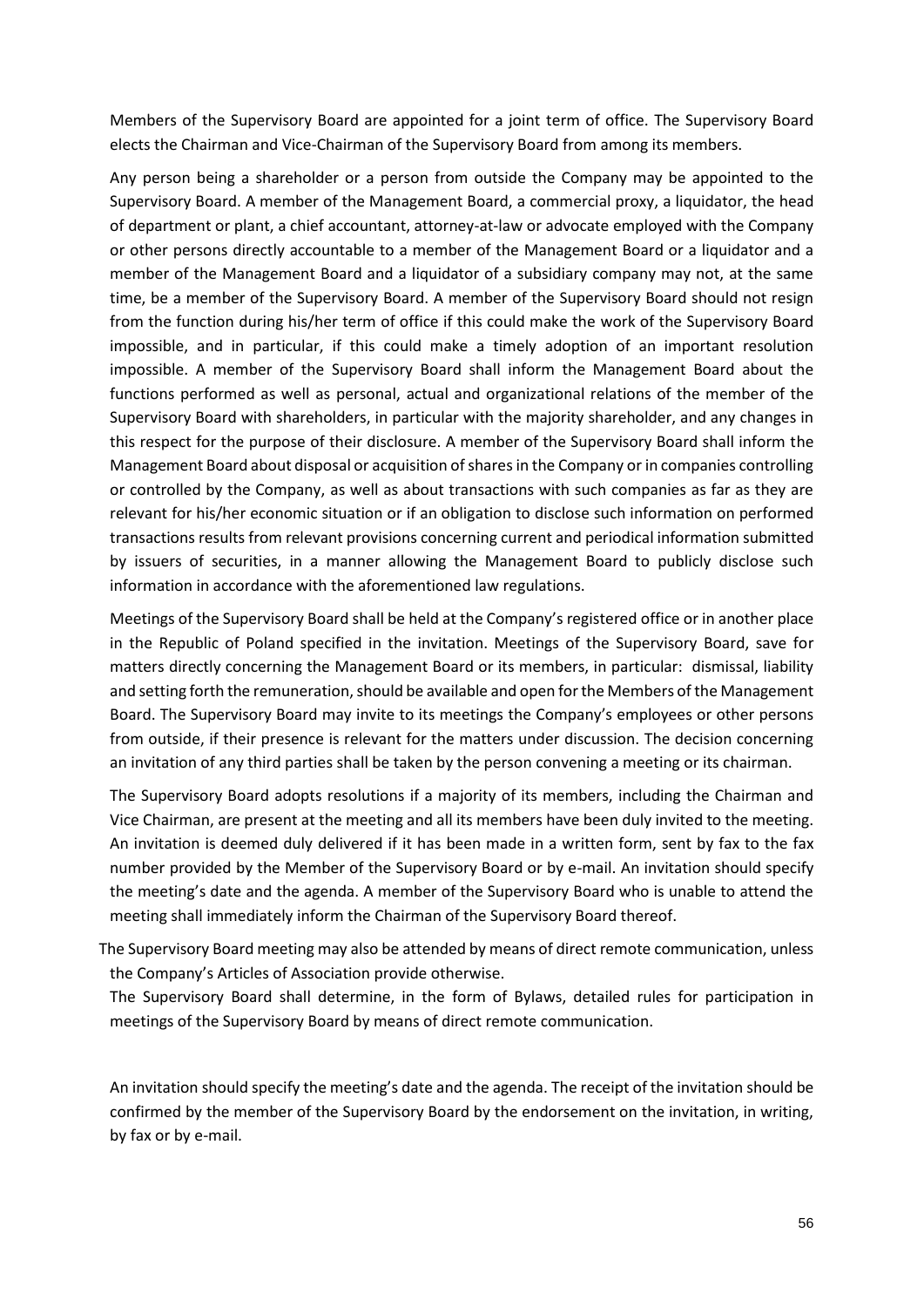Members of the Supervisory Board may participate in adopting of resolutions by casting their votes in writing through another member of the Supervisory Board. Written votes may not be cast in respect of matters arising during the meeting of the Supervisory Board.

The Supervisory Board resolutions may be adopted under the written procedure (by circulation) or with the support of means of long distance communication (e.g. telephone, telefax, e-mail, videoconference). A resolution so adopted is valid if all members of the Supervisory Board have been notified of the contents of a draft resolution, and at least half of Members of the Board participated in passing the resolution.

The Supervisory Board may also adopt resolutions in writing or by means of direct remote communication in matters for which the Company's Articles of Association provide for a secret vote, provided that no member of the Supervisory Board objects.

Members of the Supervisory Board participating in the passing of resolutions by means of direct remote communication shall receive copies of the resolutions adopted in this manner, which they shall sign and return to the Company as soon as possible. In the event of adopting resolutions with the support of means of long distance communication, Resolutions signed by members of the Supervisory Board shall be archived with minutes of the Supervisory in the Company's headquarters.

The agenda of a meeting of the Supervisory Board shall be scheduled 7 days before the scheduled date of the meeting and approved by the Chairman. An invitation, including the date and a draft agenda, should be delivered to members of the Supervisory Board at least 3 business days before the scheduled date of the meeting. The invitation shall be accompanied by materials containing information about items on the agenda. The aforementioned deadline may be shortened if justified by extraordinary circumstances. The agenda of the Supervisory Board meeting shall not be amended or supplemented during the meeting, unless all members of the Supervisory Board are present and consent to the amendment or supplementing the agenda or in the event that certain actions of the Supervisory Board are required to protect the Company against damage or loss and in the event of a resolution concerning decision weather a conflict of interests exists between a member of the Supervisory Board and the Company.

Resolutions of the Supervisory Board are adopted by a majority of the votes cast, unless mandatory provisions of the Commercial Companies Code require application of stricter rules for voting. In case of a voting tie, the Chairman of the Supervisory Board shall have the casting vote.

Votes during the meetings of the Supervisory Board are open. A secret vote is adopted in matters specified in the Company's Articles of Association. A secret vote may also be decided by the Chairman on his/her own authority or upon the request of any member of the Supervisory Board.

The Supervisory Board meetings are convened by the Chairman of the Supervisory Board, or in case of his/her absence, by the Vice-Chairman of the Supervisory Board. The Supervisory Board meetings are convened if and when required, at least once in a quarter. A meeting of the Supervisory Board may be requested by the Management Board or a member of the Supervisory Board, and such request shall include a draft agenda. The Chairman, or in case of his/her absence the Vice-Chairman, convenes the meeting within two weeks of the date of receipt of the request. Should the Chairman or Vice-Chairman fail to convene the meeting, the requesting party may convene such a meeting independently, by announcing the date, place and draft agenda. Resolutions of the Supervisory Board are recorded by a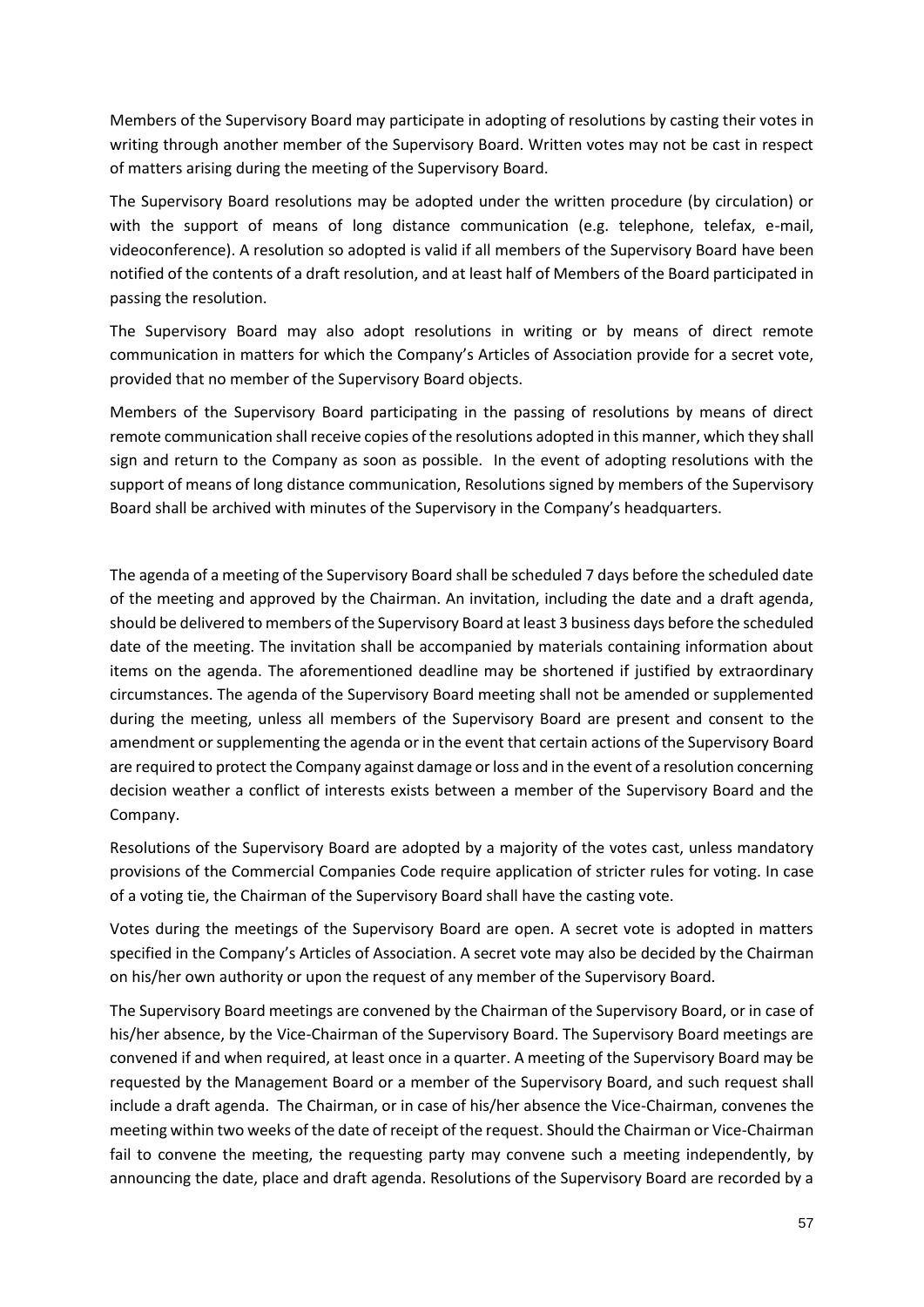minutes secretary elected from outside the Supervisory Board or a person designated by the Chairman from amongst the members of the Supervisory Board.

The Supervisory Board performs its duties as a collective body, but it may delegate its members to perform specified supervisory duties independently. The Supervisory Board is represented by the Chairman of the Supervisory Board, or in case of his/her absence, by the Vice-Chairman of the Supervisory Board. The Supervisory Board is managed by the Chairman of the Supervisory Board, or in case of his/her absence, by the Vice-Chairman of the Supervisory Board. A member of the Supervisory Board delegated by the Supervisory Board or by the group to perform supervisory tasks should provide the Supervisory Board with detailed, written reports of the duties performed.

Members of the Supervisory Board are entitled to remuneration. The amounts of and the rules for the payment of remuneration shall be determined by the General Meeting. Information on the total remuneration of all members of the Supervisory Board, as well as the remuneration of each Member individually, is disclosed in the Company's annual report.

The Supervisory Board, in determining the remuneration of the Members of Management Board, takes into account its motivational nature and ensuring effective and smooth management of the Company. The remuneration shall remain appropriate to the size and economic performance of the Company and shall be related to the scope of responsibility arising from the function and take into account the level of remuneration of members of the Management Board in similar companies on a comparable market. The Supervisory Board endeavours to ensure that remuneration of Management Board Members is determined in accordance with the Remuneration Policy for Members of the Management Board and Supervisory Board of Getin Holding S.A. in force in the Company.

The Supervisory Board prepares an annual remuneration report for each member of the Management Board and Supervisory Board in accordance with the applicable regulations.

The Supervisory Board considers and gives its opinion on proposals presented by the Management Board to amend the Remuneration Policy for Members of the Management Board and Supervisory Board of Getin Holding S.A. adopted in the Company or a proposal to keep the existing content of the Policy in force.

If a conflict of interest arises, the Interest Conflict Management Policy of Getin Holding SA shall be applied.

## **Committees**

a) Remuneration and Employment Committee at Supervisory Board of Getin Holding S.A.

The Remuneration and Employment Committee is a consultative body to the Supervisory Board of the Issuer. It was established in the Company by virtue of the resolution of the Supervisory Board of the Issuer No. 1/2015 dated 15.01.2015.

The Audit Committee operates and fulfils its tasks based on the commonly binding law regulations and bylaws adopted in the Company, including the Remuneration and Employment Bylaws of Getin Holding S.A. approved by the Company's Supervisory Board.

In the period from 1 January 2021 to 30 May 2021, the Remuneration and Employment Committee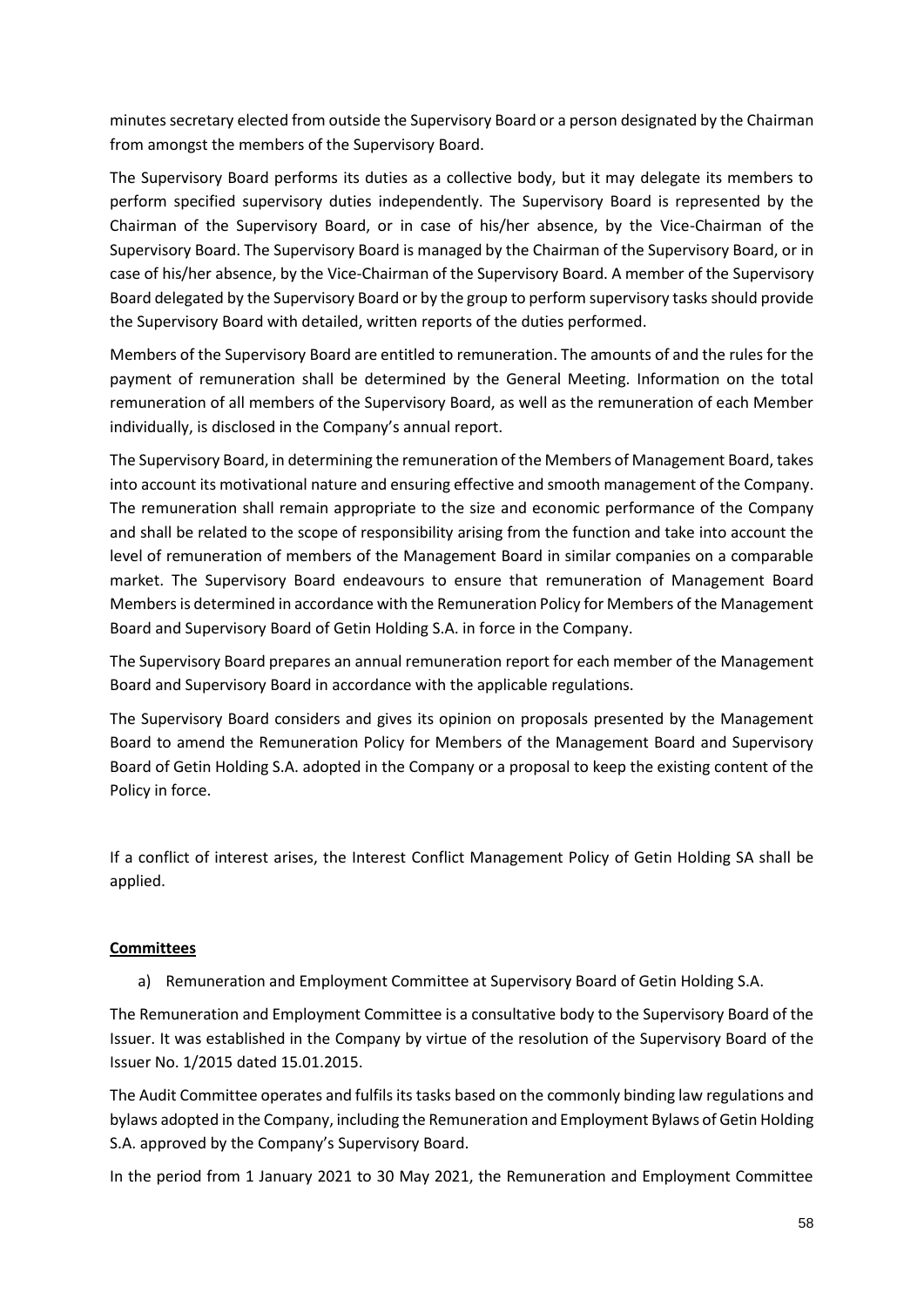was composed of:

- − Mr. Stanisław Wlazło Chairman of Committee,
- − Mr. Bogdan Frąckiewicz Member of Committee.

On 31 May 2021, the Company's Supervisory Board appointed a new composition of the Remuneration and Employment Committee:

- Mr. Stanisław Wlazło Chairman of Committee,
- Mr. Bogdan Frąckiewicz Member of Committee,
- Mr. Jerzy Pruski Member of Committee.

As at 31 December 2021 and as at the date of submission of the Statement, the composition of the Committee did not change.

b) Audit Committee at Supervisory Board of Getin Holding S.A.

The Audit Committee at the Supervisory Board of Getin Holding S.A. was established in compliance with the Company's Articles of Association as a permanent consultative body to the Supervisory Board on 19.10.2017, pursuant to the resolution adopted by the Supervisory Board of Getin Holding in compliance with the Act on Expert Auditors, Audit Firms and Public Supervision of 11.05.2017. In the period from 01.01.2021 to 30.05.2021, the Audit Committee operated in the following composition:

- − Mr Stanisław Wlazło President of Audit Committee,
- − Mr. Bogdan Frąckiewicz Member of Audit Committee
- − Mr Adam Maciejewski Member of Audit Committee.

On 31 My 2021, the Company's Supervisory Board appointed the Audit Committee composed of:

- − Mr. Stanisław Wlazło President of Audit Committee,
- − Mr. Bogdan Frąckiewicz Member of Audit Committee,
- − Mr. Adam Maciejewski Member of Audit Committee,
- − Mr. Jerzy Pruski Member of Committee.

As at 31 December 2021 and as at the date of submission of the Statement, the composition of the Committee did not change.

Mr. Stanisław Wlazło, Mr. Bogdan Frąckiewicz, and Mr. Adam Maciejewski meet the independence criteria for audit committee members in public interest entities, as provided for in Article 129(3) of the Act on Auditors, Audit Firms and Public Supervision of 11 May 2017, and the independence criteria within the meaning of the Best Practice for GPW Listed Companies 2021 (and the Best Practice for GPW Listed Companies 2016 in force until 30 June 2021).

All members of the Audit Committee have extensive professional experience and comprehensive education, hence they have relevant competences in accounting or auditing financial statements as well as expertise and skills in the sector where the Company operates. Qualifications and experience information is available at https://www.getin.pl/rada-nadzorcza.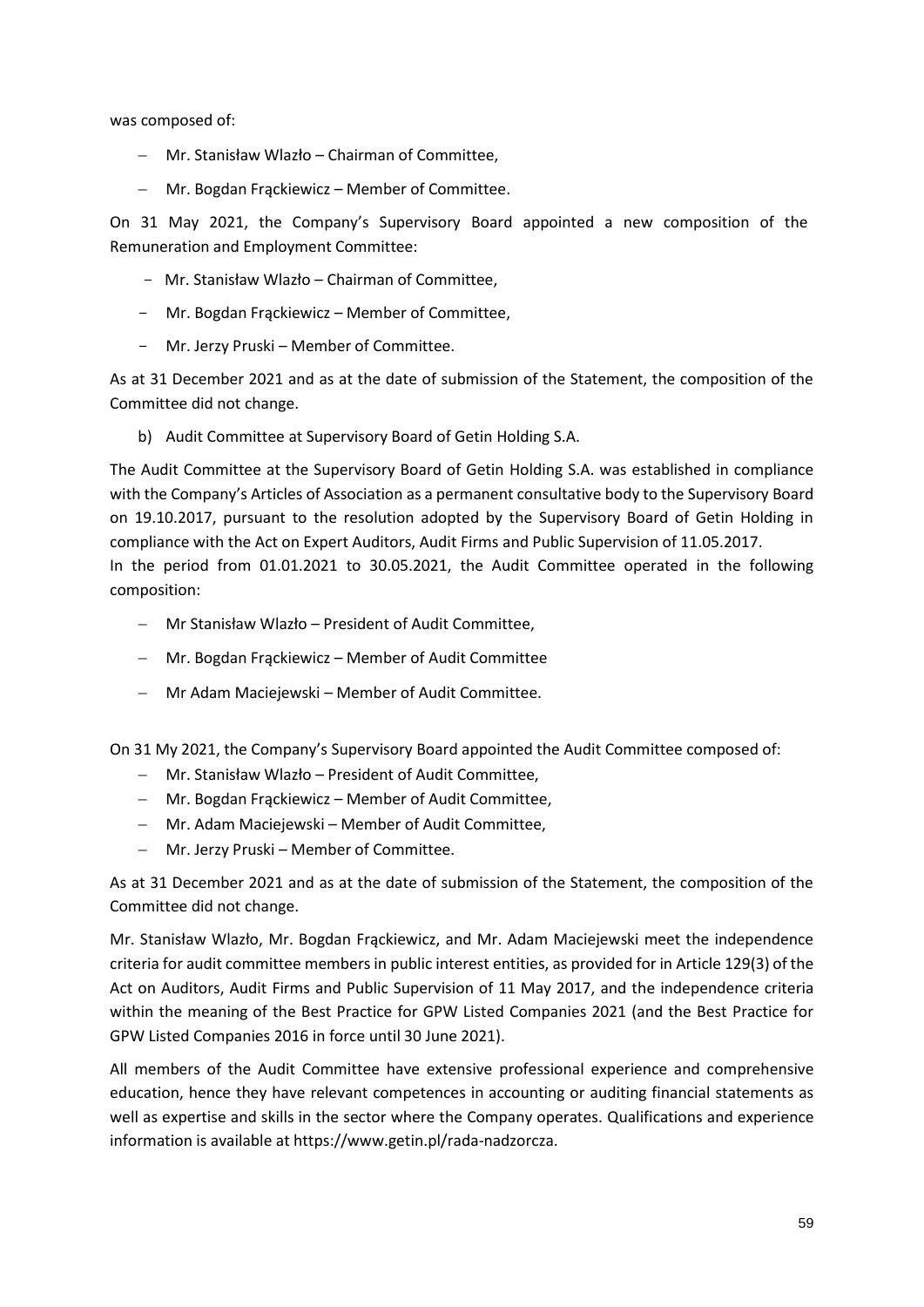The Audit Committee operates and fulfils its tasks based on the commonly binding law regulations, and in particular on the provisions of the Act on Auditors, Auditing Firms and bylaws adopted in the Company, including the Audit Committee Bylaws in Getin Holding S.A. approved by the Company Supervisory Board.

In 2021, the Company was provided with permitted non-audit services (attestation services relating to reports or other financial information intended for the regulatory bodies, the supervisory board or any other supervisory body of the company or the owners, other than statutory audit services, intended to assist these bodies in fulfilling their statutory duties) by the audit firm auditing its financial statements and, accordingly, the Audit Committee assessed the independence of the audit firm and approved the provision of these services. As part of the aforesaid services, audit firm Grant Thornton Polska sp. z o.o. sp.k. made an assessment of the Report on Remuneration of the Company's Management Board and Supervisory Board for the period from 1 January 2019 to 31 December 2020 (for fee of PLN 13,000 net) and certification of the documentation required by the National Bank of Ukraine (for auditor's fee of PLN 23,000 net).

In financial year 2021, the Audit Committee held meetings and adopted resolutions both at physical meetings and by means of remote communication. The Audit Committee acted efficiently and complied with the binding law regulations while staying in contact with the Company Management and Supervisory Boards and the auditor as required by law regulations.

The Company complies with binding regulations concerning the rotation of auditing firms and the key auditor and with the binding waiting periods. The audit firm Grant Thornton Polska sp. z o.o. Sp.k. was chosen on 13.06.2019 by a resolution of Supervisory Board of Getin Holding S.A. no. 19/2019 as the entity auditing and reviewing the stand-alone and consolidated financial statements for the years 2019 and 2020. The audit firm Grant Thornton Polska sp. z o.o. sp.k. was chosen on 13 June 2019 by Resolution No. 19/2019 of the Supervisory Board of Getin Holding S.A. as the entity auditing and reviewing the stand-alone and consolidated financial statements for 2019 and 2020. By Resolution No. 31/2021 of the Company's Supervisory Board of 29 June 2021, taking account of a recommendation of the Audit Committee, satisfying the applicable conditions, it was decided to extend the cooperation of the Company with the aforesaid audit firm on the audit and review of standalone and consolidated financial statements for financial years 2021-2023.

The Company applies the Policy for selecting an audit firm to audit financial statements and to provide other permitted services not constituting audit of financial statements in Getin Holding S.A. and the Procedure for selecting an audit firm to audit financial statements and provide other permitted services in Getin Holding S.A.

The overriding objective of the Policy for selecting an auditing firm and providing permitted services is to enhance the role of the Audit Committee in the process of selection of an auditing firm, which supports more conscious decision making by the Company's Supervisory Board and General Meeting of Shareholders and the main objectives include:

- method of selection of an auditing firm by invitation for tenders (tender procedure) with possible additional negotiations;
- an auditing firm is selected by the Company's Supervisory Board based on the recommendation of the Audit Committee;
- − the selection criteria include bidders experience in auditing financial statements of financial institutions and GPW listed companies and experience in the following areas: financial and credit